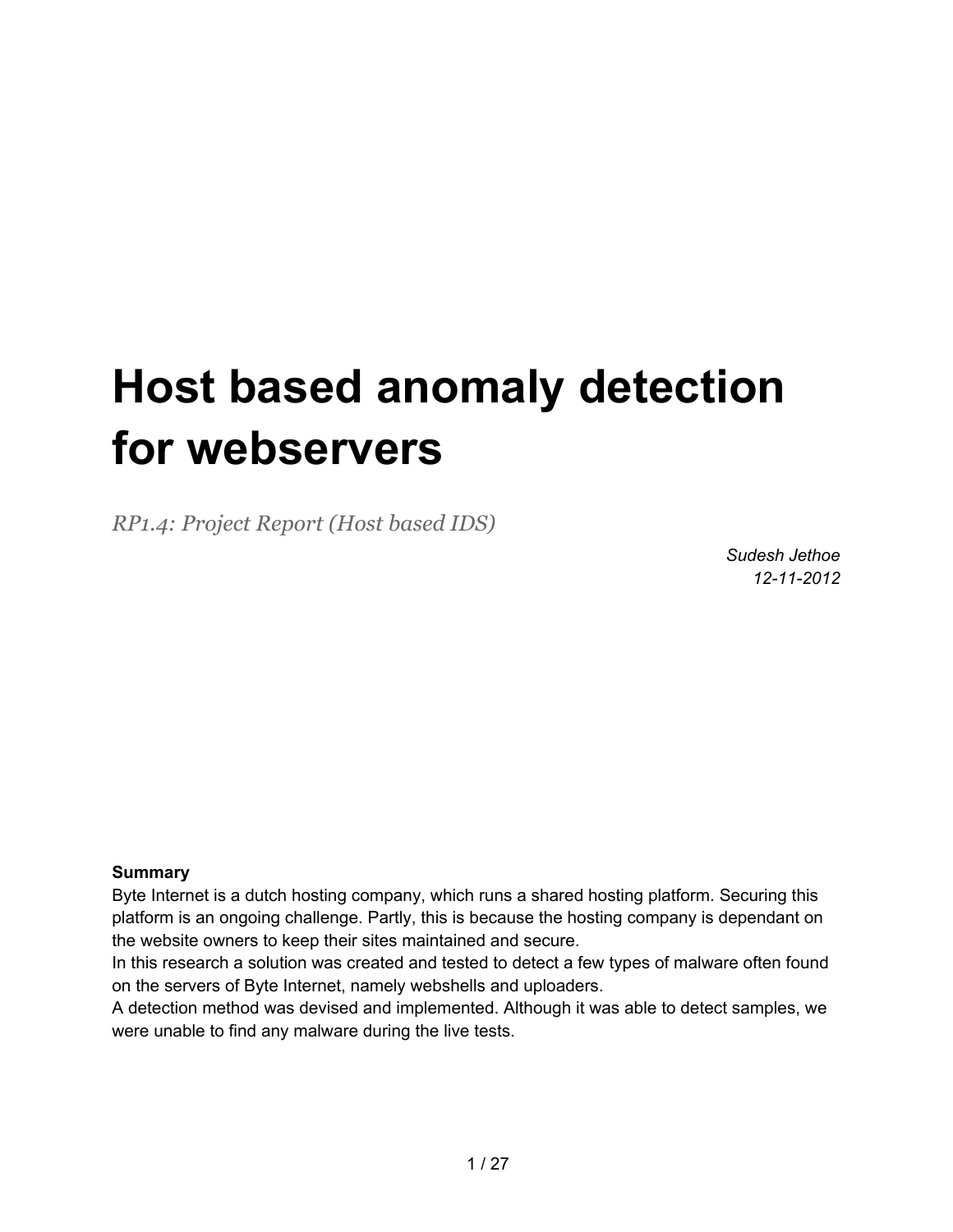# **0. Index**

0. Index [1. Introduction](#page-2-0) **[generic](#page-2-0)** [problem](#page-2-0) [cause](#page-2-0) [possible](#page-2-0) [solutions](#page-2-0) [Byte](#page-3-0) [Internet](#page-3-0) [research](#page-4-0) [questions](#page-4-0) [structure](#page-4-0) [of](#page-4-0) [this](#page-4-0) [research](#page-4-0) [2. Background \(literature/related](#page-5-0) [work\)](#page-5-0) **[Malware](#page-5-0) [analysis](#page-5-0)** [Previous](#page-5-0) [studies](#page-5-0) [on](#page-5-0) [malware](#page-5-0) [analysis](#page-5-0) **[Interactive](#page-6-0) [Malware](#page-6-0)** [Hosting](#page-7-0) [at](#page-7-0) [Byte](#page-7-0) [Internet](#page-7-0) [generic](#page-7-0) [shared](#page-8-0) [hosting](#page-8-0) [overview](#page-8-0) [3. Method](#page-9-0) **[Approach](#page-9-0) [Motivation](#page-9-0)** [Defining](#page-9-0) [interactive](#page-9-0) [malware](#page-9-0) [Selecting](#page-11-0) [a](#page-11-0) [detection](#page-11-0) [framework](#page-11-0) [Testing](#page-13-0) [the](#page-13-0) [prerequisites](#page-13-0) [Is](#page-13-0) [the](#page-13-0) [POST-method](#page-13-0) [really](#page-13-0) [used](#page-13-0) [in](#page-13-0) [the](#page-13-0) [malware](#page-13-0) [we](#page-13-0) [want](#page-13-0) [to](#page-13-0) [detect?](#page-13-0) [What](#page-14-0) [is](#page-14-0) [the](#page-14-0) [number](#page-14-0) [files](#page-14-0) [which](#page-14-0) [need](#page-14-0) [to](#page-14-0) [be](#page-14-0) [tracked?](#page-14-0) [Can](#page-14-0) [this](#page-14-0) [number](#page-14-0) [of](#page-14-0) [files](#page-14-0) [be](#page-14-0) [tracked](#page-14-0) [over](#page-14-0) [NFS?](#page-14-0) **[Implementation](#page-15-0)** [4. Results](#page-16-0) [5. Conclusion](#page-18-0) [Research](#page-18-0) [Questions](#page-18-0) [6. Future](#page-20-0) [work](#page-20-0) [7. References](#page-21-0) [Appendix](#page-22-0) [I](#page-22-0) [Main](#page-22-0) [program](#page-22-0)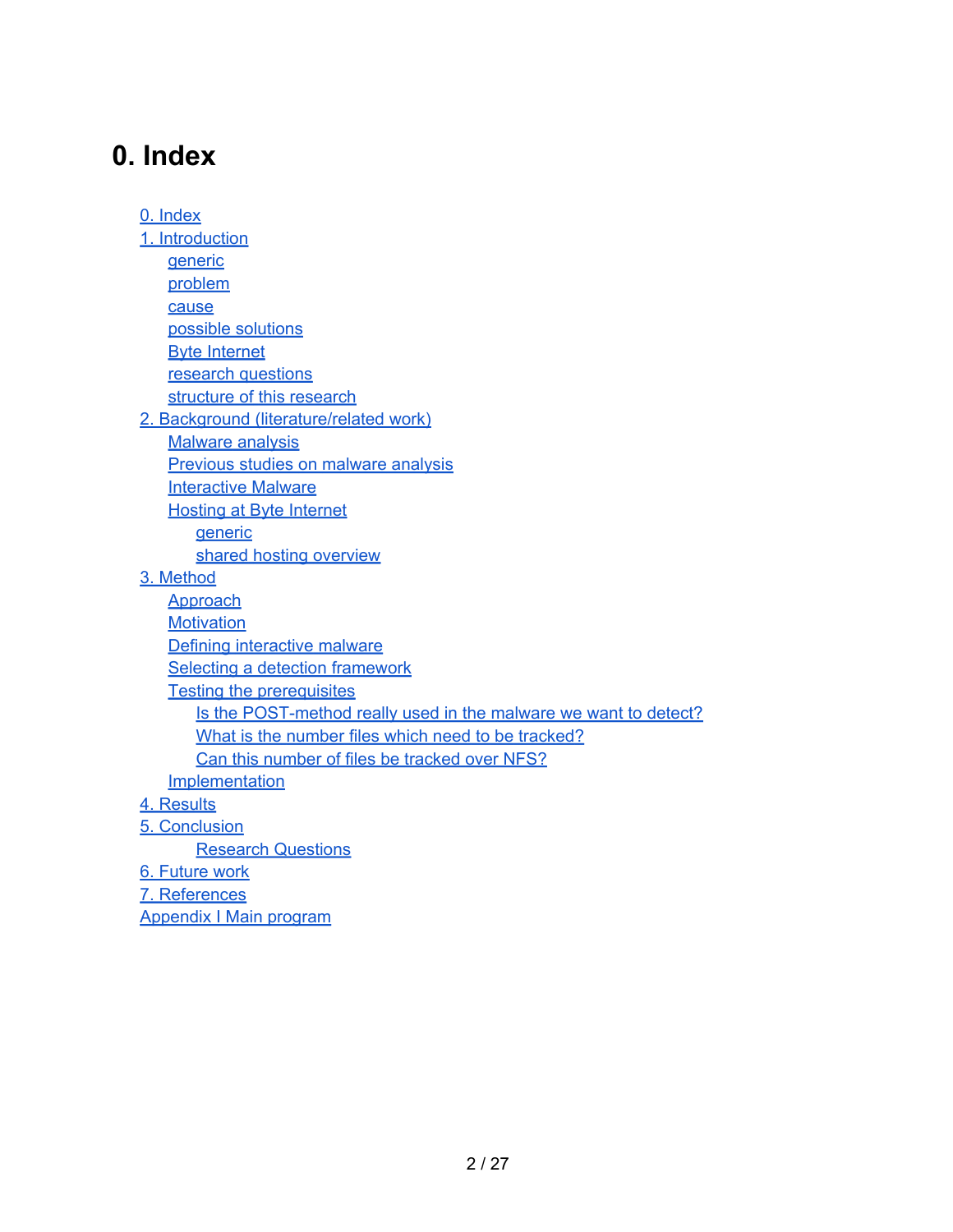# <span id="page-2-0"></span>**1. Introduction**

## **generic**

Web applications have grown to play a big part in the internet of today. Web applications enable us to communicate through online fora, share our photo's and videos, do online shopping and even write reports and other documents. The majority of these web applications is written in php and runs on the apache webserver[1][2]. A site which uses a platform running apache and php is therefore an attractive target for attackers.

### **problem**

Attacks on webservers these days often only have a few purposes. Mostly a hacked site is misused to send spam or a so called "webshell" is installed, which can be misused in a variety of ways.

Spamruns affect the reputation of the site owner if the domain is used for sending spam messages.

IP ranges can get blacklisted, which can block transmission of regular e-mail of only the site owner, but also the hosting provider and other customers of the hosting provider.

Webshells are scripts which provide a webinterface to upload and download files from the server and execute commands accessible on the server. Webshells not only enable potential hackers access to customer data, they also give attackers the possibility to gather information about the server and exploit the systems even further. For example by uploading malicious scripts or downloading any accessible files. Scripts which in turn are used to send spam e-mail or participate in ddos attacks.

#### **cause**

Webservers can get hacked in a variety of ways. There might be problems with the firewall configuration, bugs in the webserver software (Apache, IIS) or even bugs in the used coding language. However, the most common causes of hacks are:

- Outdated versions of web application frameworks (Joomla, Wordpress)
- Insecure plugins for these frameworks.
- Captured passwords for plaintext logins (ftp).

The reason for this is that exploits in software which is part of the hosting platform is actively maintained by the hosting company. Website builders build a site for their customers and put it online. However, not all live sites are updated and patched regularly, which makes them vulnerable for attacks.

### **possible solutions**

Several types of detection systems have been developed to counter attacks against web services.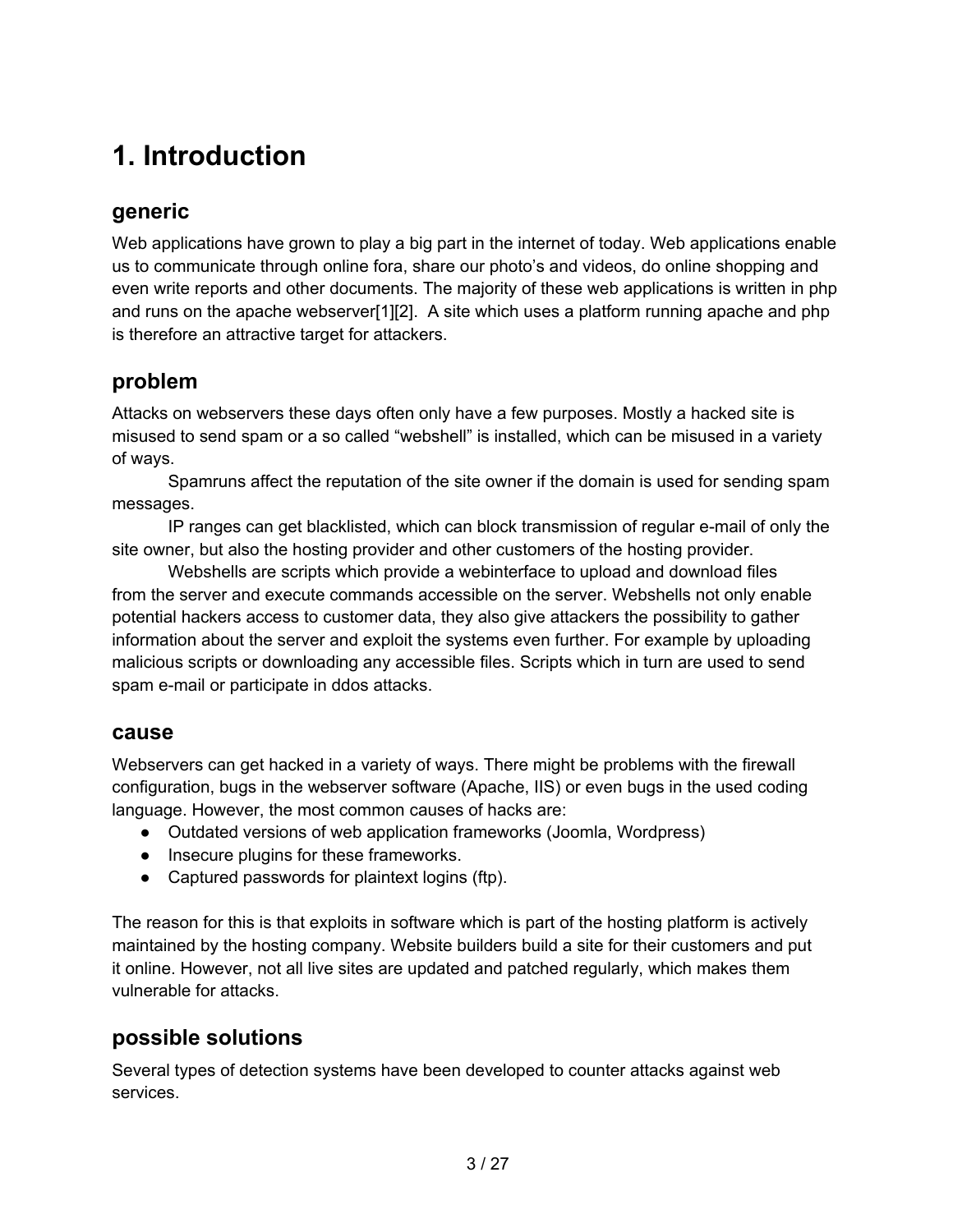#### **Network Intrusion Detection System (Network IDS)**

<span id="page-3-0"></span>There are detection systems which try to detect and block malicious traffic by inspecting traffic on the network. These are called network intrusion detection systems (NIDS), an example is snort.

#### **Web Application Firewalls (WAF)**

Web application firewalls run directly on the server or as an appliance and intercept traffic at higher layers of the networking stack. An example is mod\_security, a module for the Apache webserver.

In heterogeneous server environments, a variety of attack vectors is available for attackers. All software contains bugs and the more different software is run, the harder it eventually will be to keep up with all security patches. Although network scanners and web application firewalls are able to detect uploads of malicious code, not all can be detected and some will eventually get through.

#### **Host Intrusion Detection System (Host IDS)**

It is equally important therefore to have a host based detection mechanism in place, which is able to classify suspected behaviour on servers and detect this kind of behaviour when it occurs.

Host based intrusion detection systems are systems which run locally on the server and process logfiles, check files for changes and detect other anomalies on the host, like rootkits.

### **Byte Internet**

Byte Internet is a dutch hosting company which hosts around ten thousand websites. Part of these sites run in a shared hosting environment. In a shared hosting environment, sites of different customers run on the same physical server. In a shared environment it is very important to keep customer data separated. Not only to prevent customers accessing each other's data, but also to prevent potential hackers from accessing other customers data or interfering with the reachability of their websites.

In a shared hosting environment part of the responsibility of securing the system lies with the maintainers of these websites. This can make it difficult for a hosting company to secure such a system. Sites using outdated versions of frameworks or plugins for these frameworks can pose a threat to the environment.

As we already mentioned a lot can be done to prevent attackers from overtaking the systems. Detection can be done on the network level and on the servers themselves. However, some attacks will always slip through. When they do they are often only detected after hackers have achieved their goals and misused the systems for whatever purpose.

We think it should be possible to detect and prevent malware by looking at its behaviour when it is being executed. In this research we will try to develop a method to detect the execution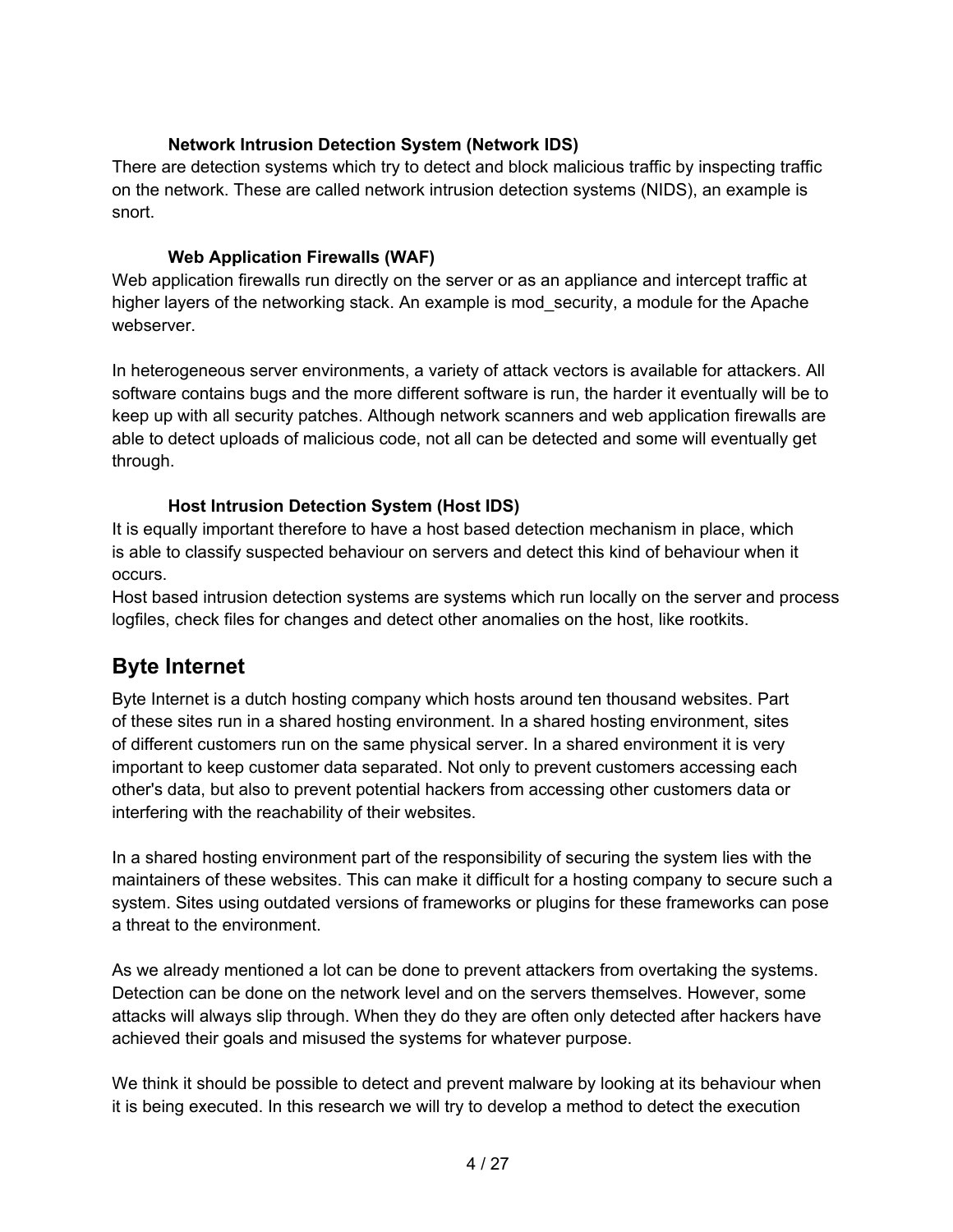<span id="page-4-0"></span>malware. In this research we will be looking into the detection of malware which enables attackers to access, send and retrieve data to and from the webserver. Examples are webshells and uploaders. This type of malware is selected, since it is encountered frequently within Byte Internet. We will refer to this type of malware as "interactive malware" or malware.

### **research questions**

The following questions shall be considered when conducting the research:

- Can we develop a method which detects interactive malware running on servers?
	- What are the characteristics of this kind of malware?
	- How can the characteristics be used to detect this malware?
	- Is there a framework which is suitable for use in a shared webhosting environment?
	- Can we integrate the detection method in a suitable framework?

### **structure of this research**

To answer these research questions, first we will give a general overview of research done and methods used in malware analysis. Then we are going to discuss the hosting setup used at Byte Internet. Once we have established a ground in malware analysis, we can decide on an approach for our research. We will motivate our approach and then define the characteristics of the malware which we want to detect. Based on these characteristics a solution will be selected in which we will integrate a detection method. After, the prerequisites for successful deployment will be evaluated. Once we know if our solution has a chance to succeed, an implementation will be created.

Finally we will test this implementation, review our achieved results, conclude our work and give our recommendations for the future.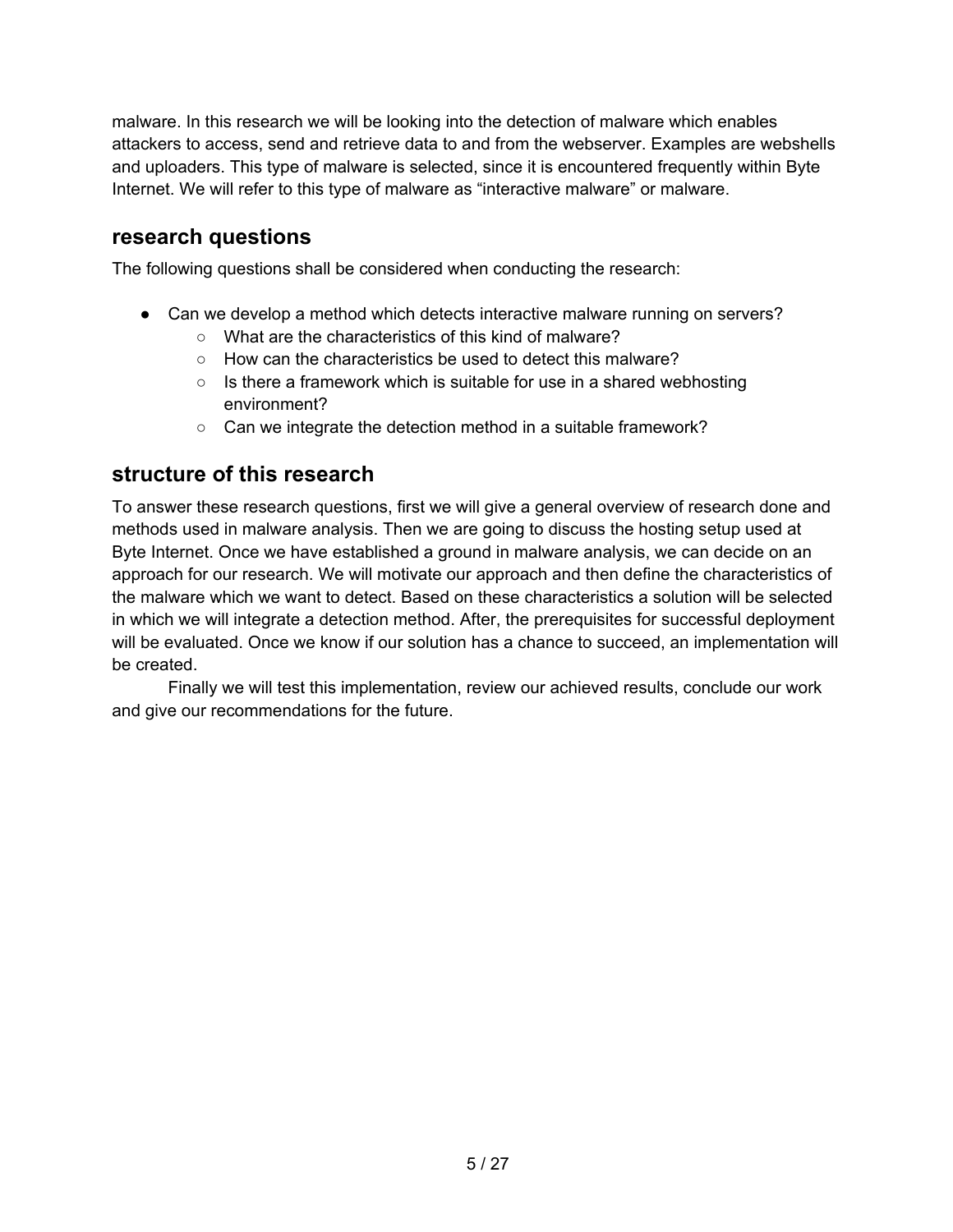# <span id="page-5-0"></span>**2. Background (literature/related work)**

### **Malware analysis**

Malware can be analysed in three ways, namely static, dynamic and post-mortem [5].

In static analysis, the malicious program is reviewed without actually executing it. This is done by looking at the program with a decompiler, disassembler or just by looking at the plain source with a text editor. Static analysis has the advantage that it can show how a program will behave in unusual conditions. However it can be time consuming and complex with larger programs.

In dynamic analysis, the malicious program is studied while it is being executed. This is done by inspecting the execution of a program using debuggers, function call tracers and network sniffers. Dynamic analysis has the advantage of being fast and accurate. However dynamic analysis might not execute all functions contained within the program. Requiring the program to be executed, it could also harm live systems.

In post-mortem analysis, not the program itself, but the effects of a program after its execution are studied. This is done by looking at events stored in logfiles, files which have been modified or left over data in memory. Advantages of post-mortem analysis is that it is always available. Programs always interact with the environment they are running in, therefore they will always leave traces. These traces however, can become harder to detect as time passes. Logfiles are rotated and memory is overwritten with new data.

# **Previous studies on malware analysis**

In [3] an approach has been researched, which tries to detect malicious programs by mapping high level (malicious) behaviours to low level triggers. Examples of these low level triggers are:

- the opening of send / receive sockets (network or file)
- ip addresses on which data is sent / received
- data
- combinations of keystrokes

The triggers were then measured for different kinds of software and malware and a comparison was made to identify differences between benign and malicious programs.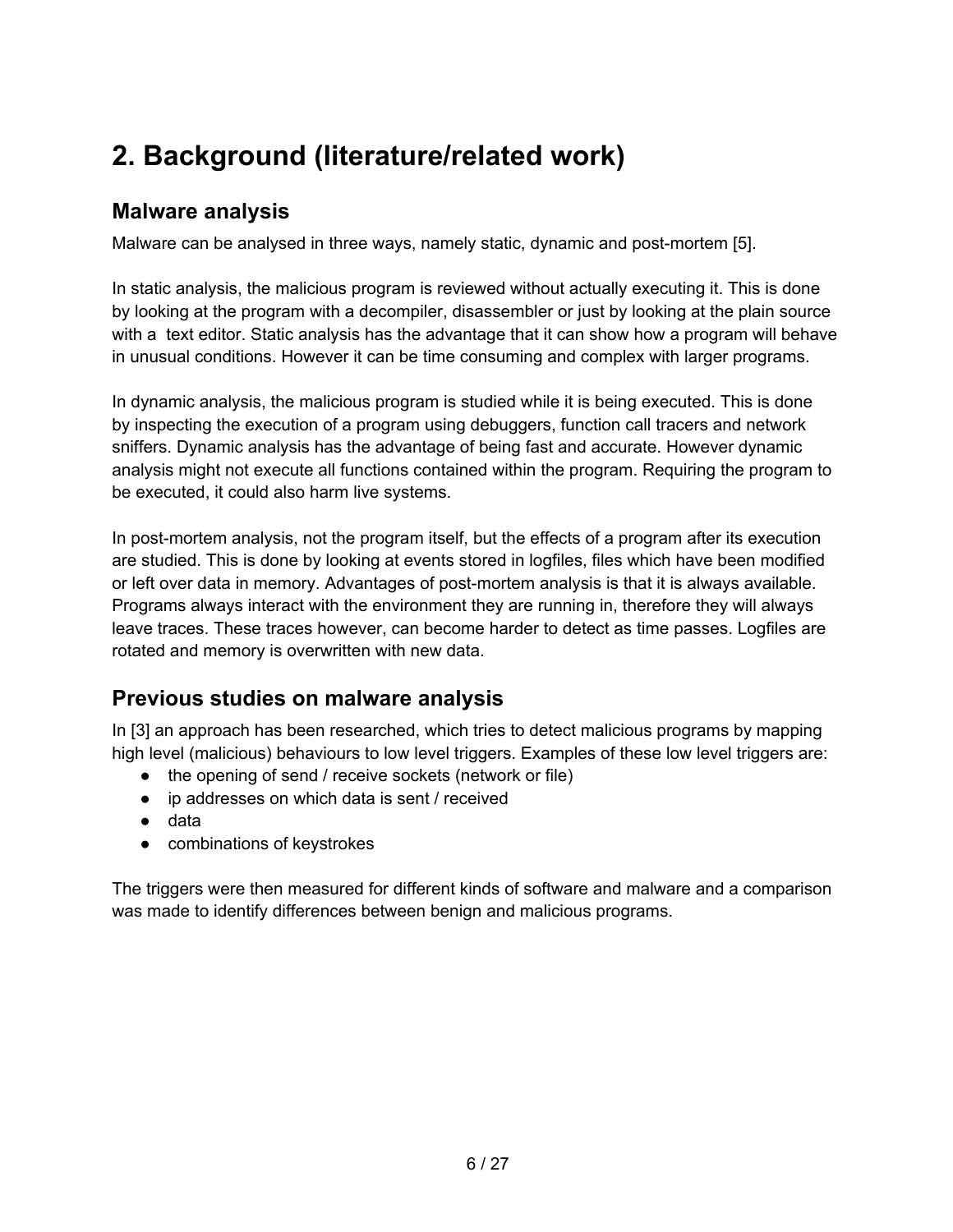<span id="page-6-0"></span>

#### **Figure 1: Overview of a mapping of low level triggers, which combined form the action "download executable" [3]**

Some of the high level behaviours which were measured, were:

- File creation and execution
- Downloading files from the network
- Sending email
- Sending of UDP packets to uncommon ports and addresses

The method showed clear distinctions between benign and malicious programs for certain high level behaviours. However, the reported slowdown over native execution was in the order of 18 to 34 times the normal execution speeds.

In [4] a machine learning based approach was tested. The behaviour of known malware was recorded in a sandbox environment. The recorded patterns were then clustered and classified. To test for malware, all software was executed in the sandbox environment.

### **Interactive Malware**

In this research we focus on "interactive malware". By interactive malware, we mean malware /malicious- code/programs, which enables an attacker to interact with the program and send instructions. Instructions to upload, download or modify files and scripts, or even send commands to be executed on the server.

Why do we focus on this kind of malware?

When attackers acquire unauthorized access to a server, the first thing they often do is upload a script, which enables them easy access to the server (see figure 2). Although the exploit may be fixed and a password may be changed, a script on a server can remain unnoticed for a long time. Sometimes the malicious code can even be incorporated into regular files, which makes it even harder to detect.

Once attackers have put their access scripts on the server, it is a lot easier for them to start using the server for their own purposes.

Attackers for example use interactive scripts to:

Upload their own programs, like spam- or ddos-scripts.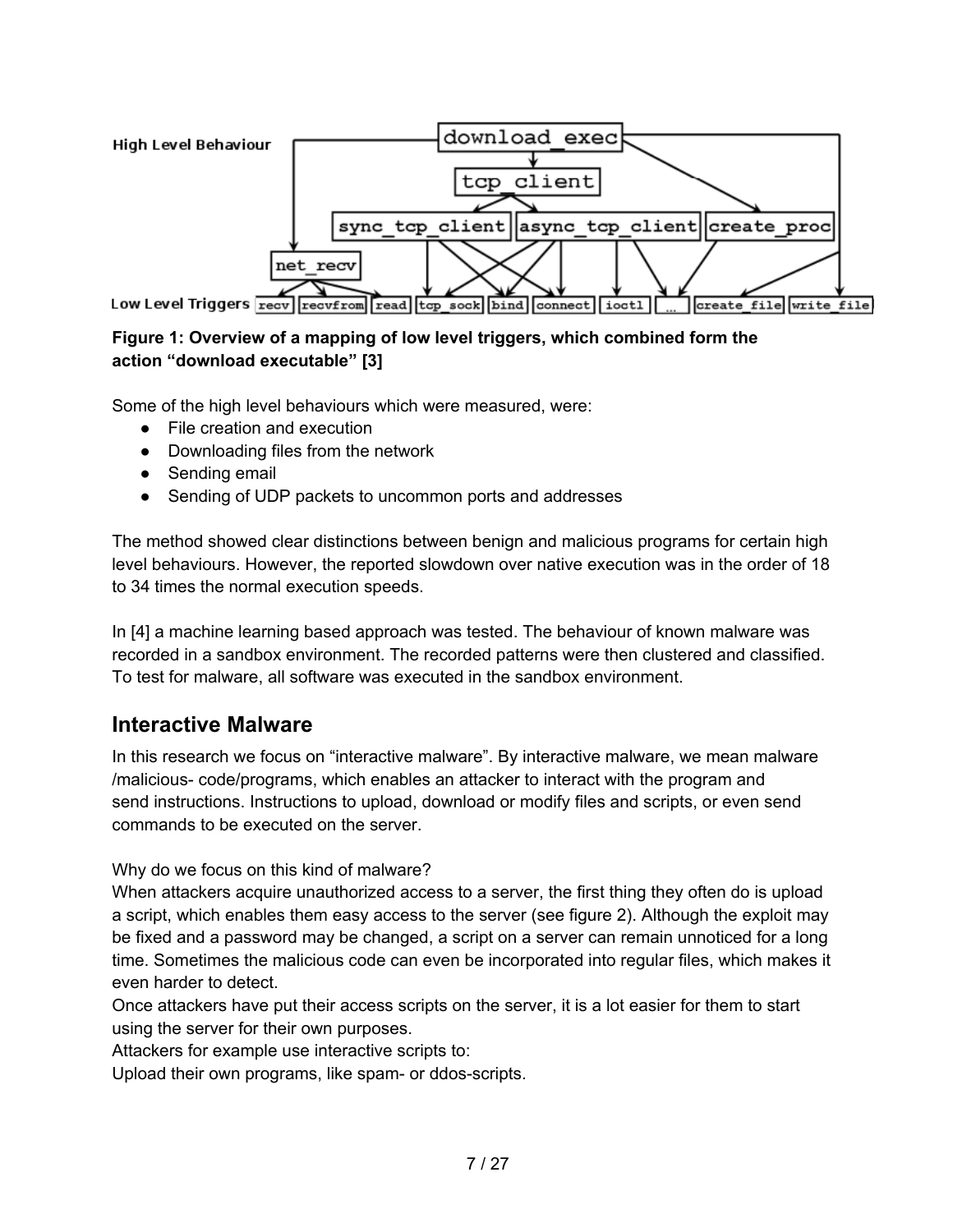<span id="page-7-0"></span>Gather information on the system, like which system files are accessible for the attacker or grab (hashed)passwords from configuration files

Download valuable customer data. Redirect pages to spamsites.



**Figure 2: Attack schema**

# **Hosting at Byte Internet**

#### **generic**

Byte Internet offers shared and dedicated hosting for hosting generic PHP applications. Besides, they specialize in hosting of the PHP E-commerce platform Magento. In this research we focus on the shared hosting platform for generic PHP applications. This, because the shared hosting platform is attacked successfully more often than the dedicated hosting and magento hosting platform. The reason for this is that web applications which run in a specialized environment are often maintained by professional webdevelopers and -designers. These applications are therefore more often updated and are less likely to run software containing exploits. Besides it could be argued that E-commerce software has a stronger focus on security by default, since it is involved in doing online transactions.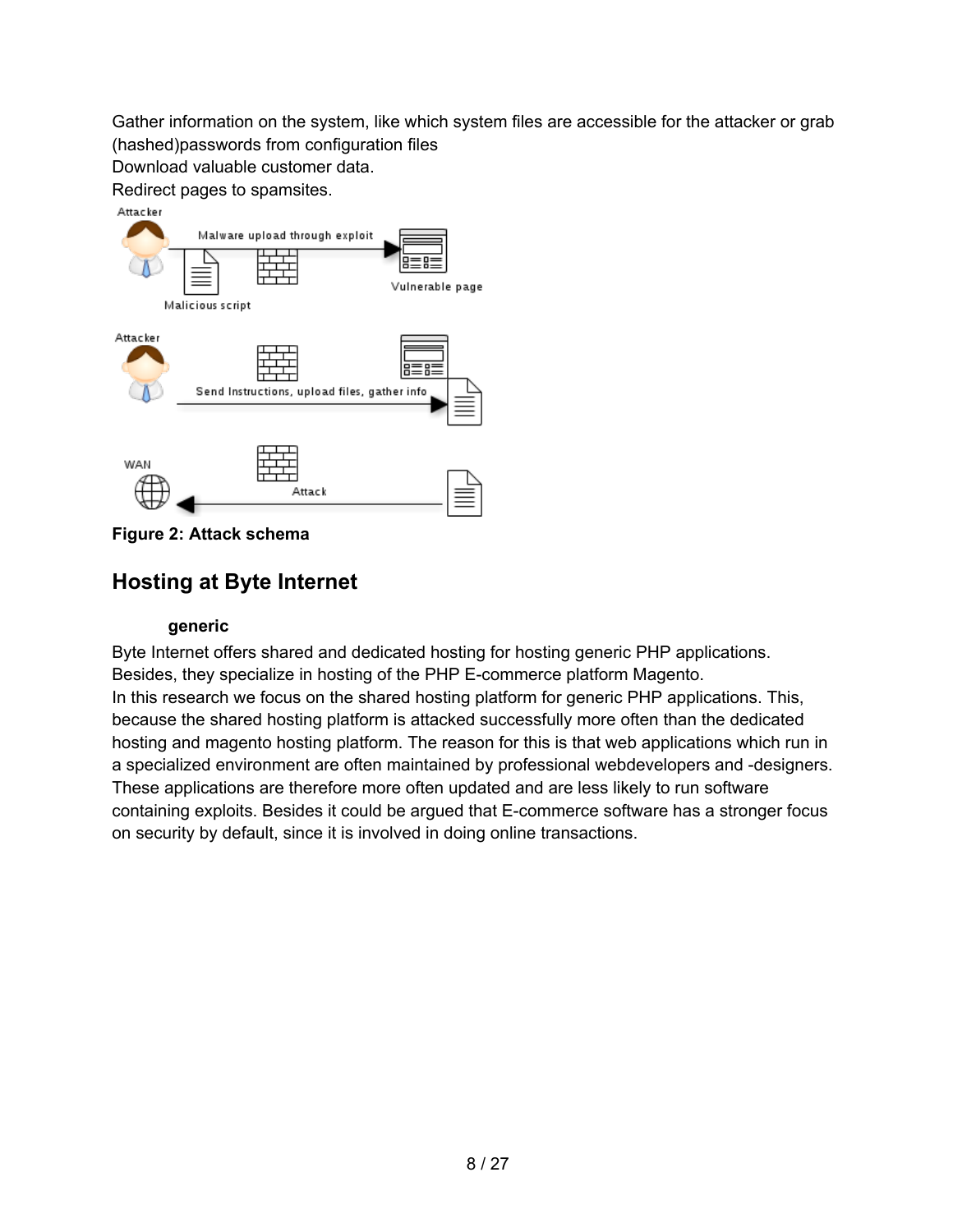#### **shared hosting overview**

<span id="page-8-0"></span>Byte Internet uses a multi tiered architecture for their shared hosting environment. This works roughly as follows (figure 2):

- 1. A website visitor comes in from the WAN.
- 2. The visitor passes the loadbalancer and gets redirect to one of many webservers.
- 3. On this webserver the Apache service runs and handles the HTTP-request.
- 4. Possible files requested are retrieved from the local cache or from the NFS-mounted storage server if it is not in the cache.
- 5. Possible files sent are stored on the NFS-mounted storage server.



**Figure 2: Rough schematic of the Byte Internet shared hosting platform**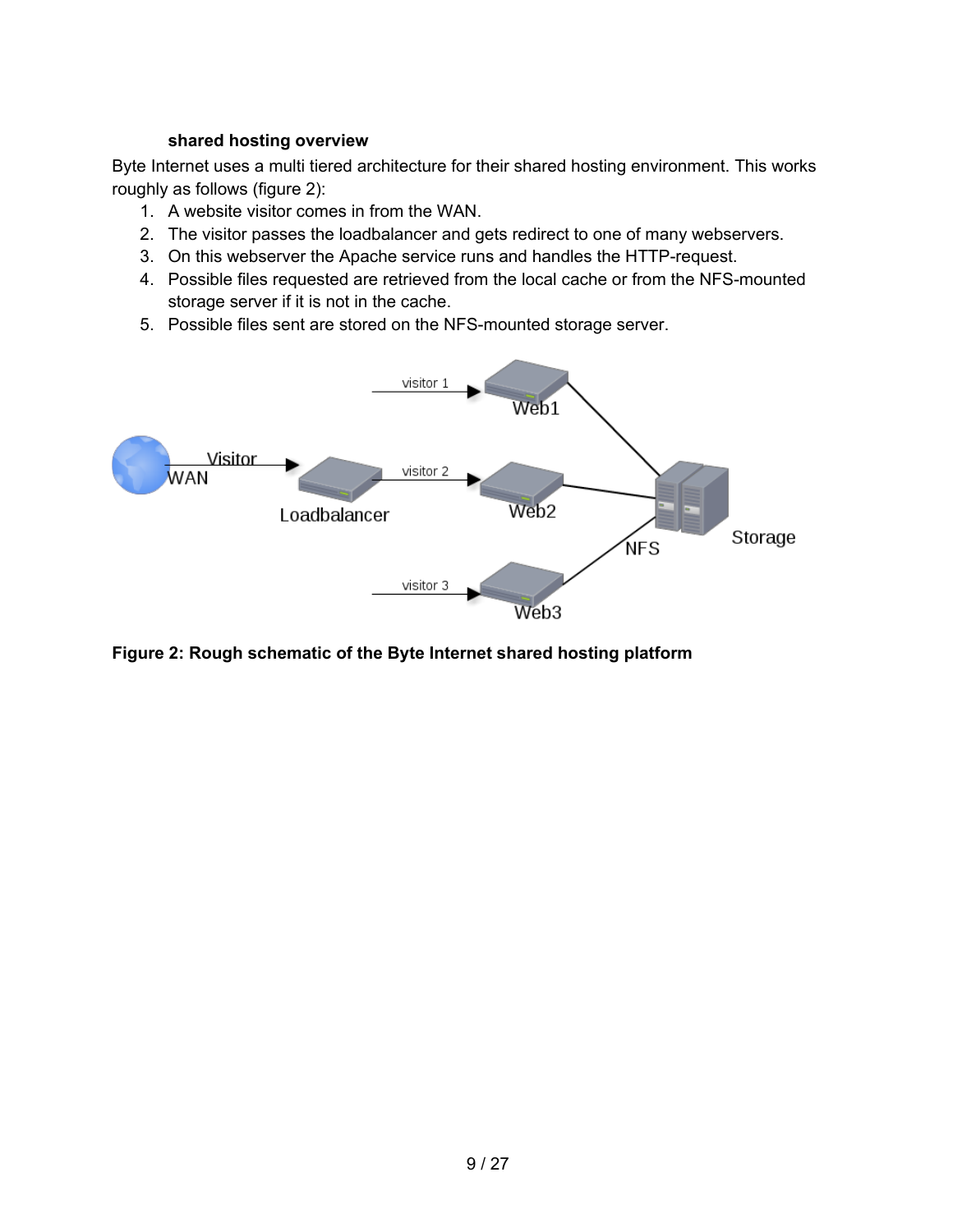# <span id="page-9-0"></span>**3. Method**

# **Approach**

To answer the research questions, first we will determine the characteristics of interactive malware.

Then we try to find a framework which can detect these kind of characteristics and is suitable for running in a webhosting environment.

After, we will collect some samples of malicious code found at the hosting company (Byte Internet).

Finally we will create a prototype and test it against our samples.

## **Motivation**

The previously stated approach is chosen for the following reasons:

To be able to detect the malware we need to know how it behaves, therefore the first step is to determine its behaviour.

Once we have decided what behaviour we want to detect, we can find a framework which can detect it. Besides, we need to make sure the selected framework is suitable for running in a shared hosting environment.

After having selected our detection method and -framework we need to create a prototype to see if this behaviour can actually be used to detect these programs, to what extent and specificity.

# **Defining interactive malware**

To be able to devise a method which can detect a variety of malicious code we need to determine how we can identify malicious code. We also need to determine how we can make a distinction between malicious code and regular code.

#### **Identifying (malicious) code**

Since these scripts run on a webserver there are only a few options to send information to them. All of these options require HTTP-request methods. Why? Because these are the only requests handled by the webserver. Relevant parts of the RFC on HTTP-request methods in use are shown below[6]:

```
OPTIONS
      The OPTIONS method represents a request for information about the
          communication options available on the request/response chain
          identified by the Request-URI. This method allows the client to
          determine the options and/or requirements associated with a resource,
          or the capabilities of a server, without implying a resource action
          or initiating a resource retrieval.
```

```
GET
```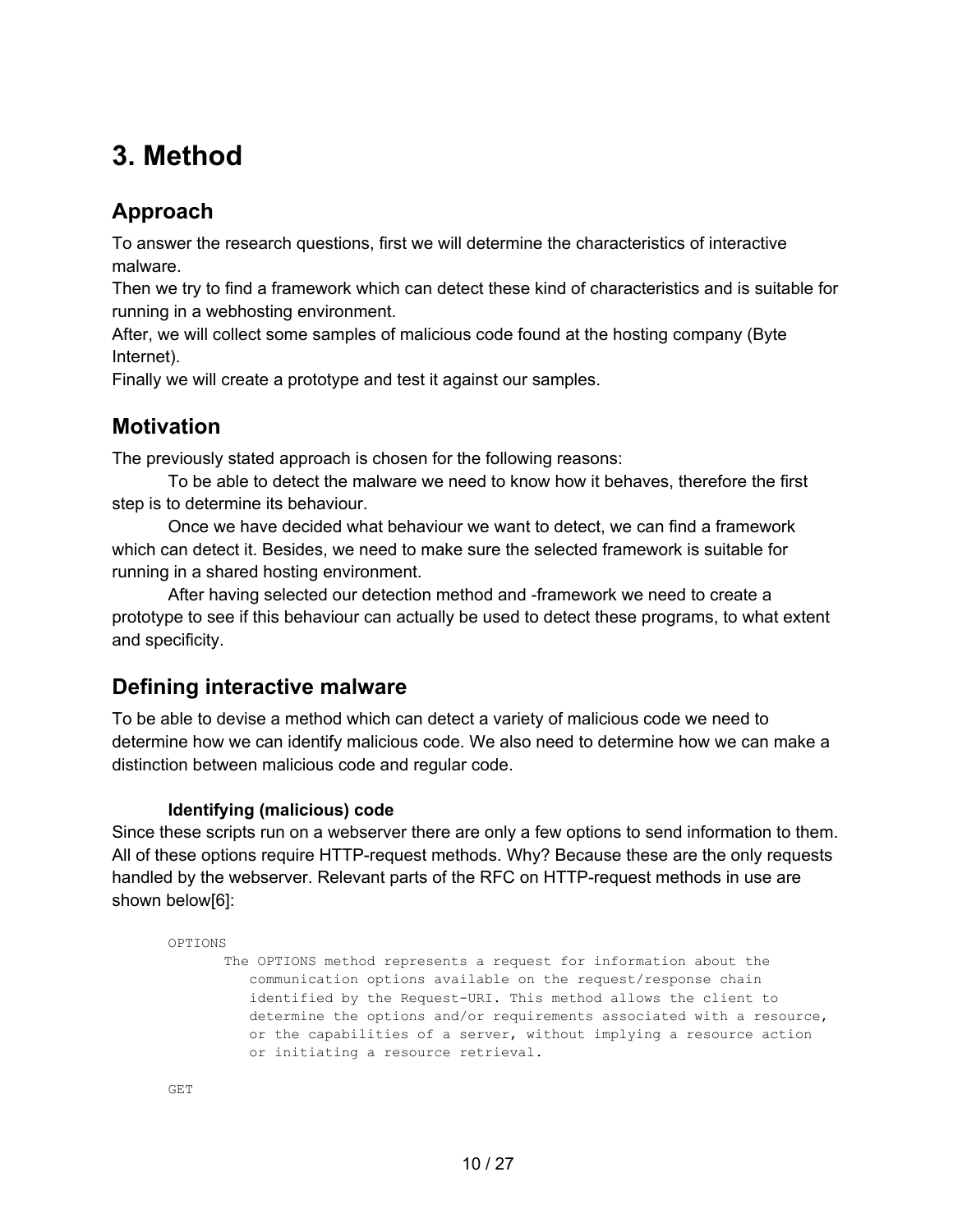The GET method means retrieve whatever information (in the form of an entity) is identified by the Request-URI. If the Request-URI refers to a data-producing process, it is the produced data which shall be returned as the entity in the response and not the source text of the process, unless that text happens to be the output of the process.

HEAD

The HEAD method is identical to GET except that the server MUST NOT return a message-body in the response. The metainformation contained in the HTTP headers in response to a HEAD request SHOULD be identical to the information sent in response to a GET request. This method can be used for obtaining metainformation about the entity implied by the request without transferring the entity-body itself. This method is often used for testing hypertext links for validity, accessibility, and recent modification.

POST

 The POST method is used to request that the origin server accept the entity enclosed in the request as a new subordinate of the resource identified by the Request-URI in the Request-Line. POST is designed to allow a uniform method to cover the following functions:

- Annotation of existing resources;
- Posting a message to a bulletin board, newsgroup, mailing list, or similar group of articles;
- Providing a block of data, such as the result of submitting a form, to a data-handling process;
- Extending a database through an append operation.

Of these request methods, only POST and GET are used frequently to send information to a server. However there is a difference between the two.

With GET requests, the information is embedded in the URI (uniform resource identifier). A full URI for HTTP-requests is specified by [8]:

*http(s)://domain:port/path?query\_string#fragment\_id*

When using a GET-method, the *query\_string* part in this URI is passed as a parameter to the script parsing the HTTP-request. Often this *query\_string* contains key value pairs, encoded as *"?key1=value1&key2=value2&key3=value3#"*. These pairs can often be called directly in serverside scripts. Although the RFC specifies that parameters passed in this way, with a GET-method, should only be used to return the information which is specified by the request. However, since information is sent to the server, a GET-method could also be used to send (malicious) code to a server. However, although the RFC[6] does not specify a maximum length, the amount of data which can be sent in this way is limited. Web servers and -browsers have differing maximum URL-lengths which they can process. For Apache the maximum length for a request line is limited to 8190 bytes by default, but can be set to other values [10].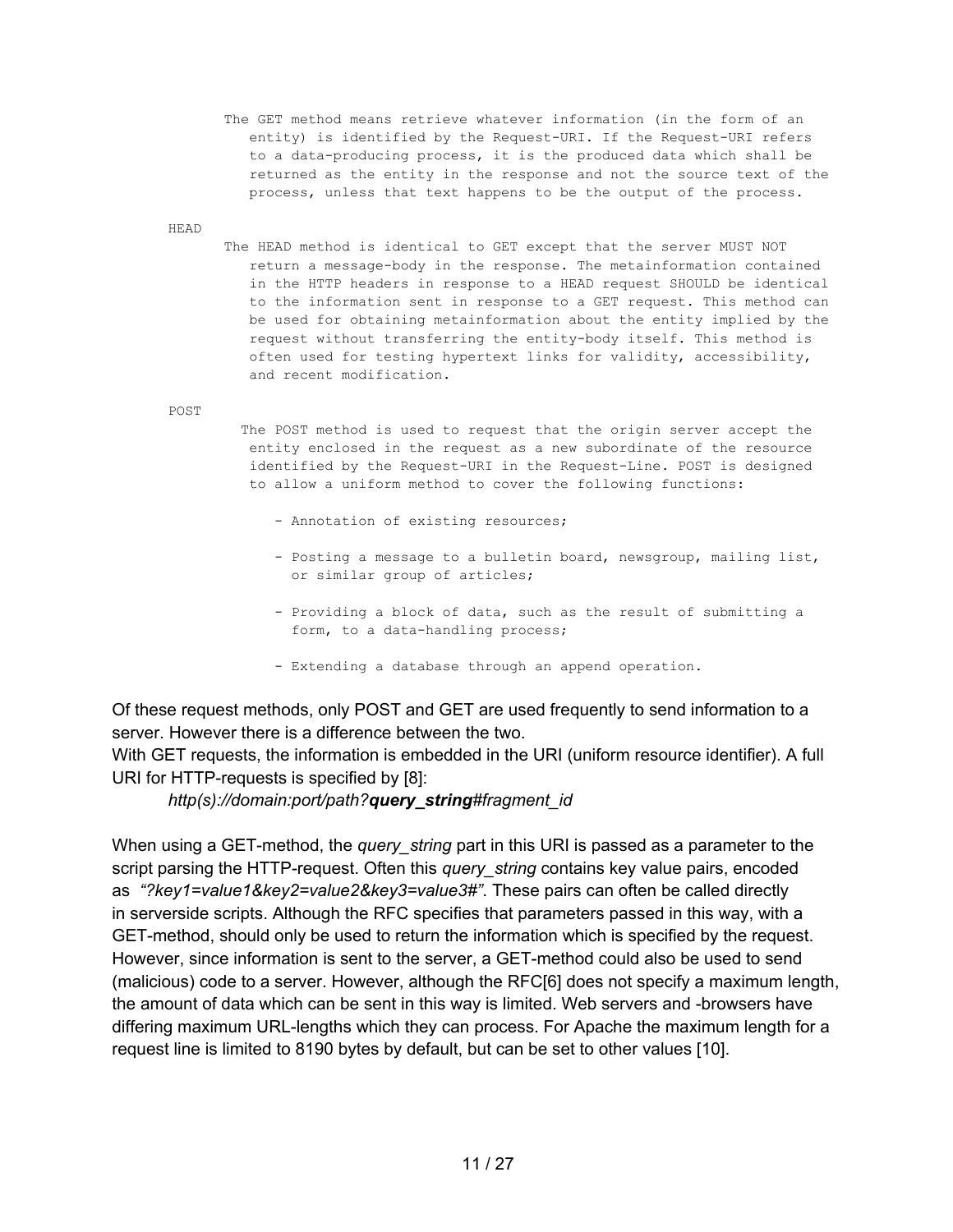<span id="page-11-0"></span>With POST-methods the information to be sent is not included in the request line, but in the request body. According to the RFC, this is the method which should be used for sending data [6]. By default the Apache webserver does not impose a limit on the maximum length of a request body [11], however it can be set to a limit of up to two GiB.

Knowing the amount of information which can be sent using a GET-method is limited, we can assume that most malicious scripts will somehow make use of a POST-method. This gives us a way of identifying malicious scripts. However, POST-methods can also be used in normal scripts.

#### **Discriminating between benign and malicious scripts**

In normal websites the scripts to which data can be sent are known in advance by the website designer. Therefore if data is sent to another file than specified by the website designer, this is already an indication of a malware infection of the website. However malicious code not always resides in a separate file, it might also be integrated within regular files.

#### **Detecting malware**

To be able to detect malware, the detection framework should be able to:

- Detect POST requests
- Track which files are allowed to accept POST request
- Track the integrity of files which are allowed to accept POST requests, since attackers might hide malicious code inside these files.

# **Selecting a detection framework**

The detection frameworks which can be used to detect malicious programs were already mentioned shortly in the introduction. Detection can be done by scanning the network, run as part of the web server service (Apache), or running as a separate agent on the webserver as a host IDS. For each of these we shall review the pros and cons and select a suitable solution. Besides looking at its possibility to detect malware, we will also need to determine whether the selected solution is suitable for running within a shared hosting environment.

#### **Network Intrusion Detection System (Network IDS)**

A network IDS tries to detect malicious activity by analyzing network traffic. A typical setup is show in figure 3. All traffic coming the Internet passes the IDS first before being sent to the local network. Network IDS's can often also be configured to block malicious traffic on detection. In this way the local network can be protected. An advantage of network IDS's can be placed on a central spot in the network, effectively protecting all machines behind it from known attacks. However, this also means that the machines which run the IDS, should be able to handle large volumes of traffic. Besides, encrypted traffic passing the IDS can not be scanned. Last, they depend on signatures for their workings, meaning they will only detect known malware.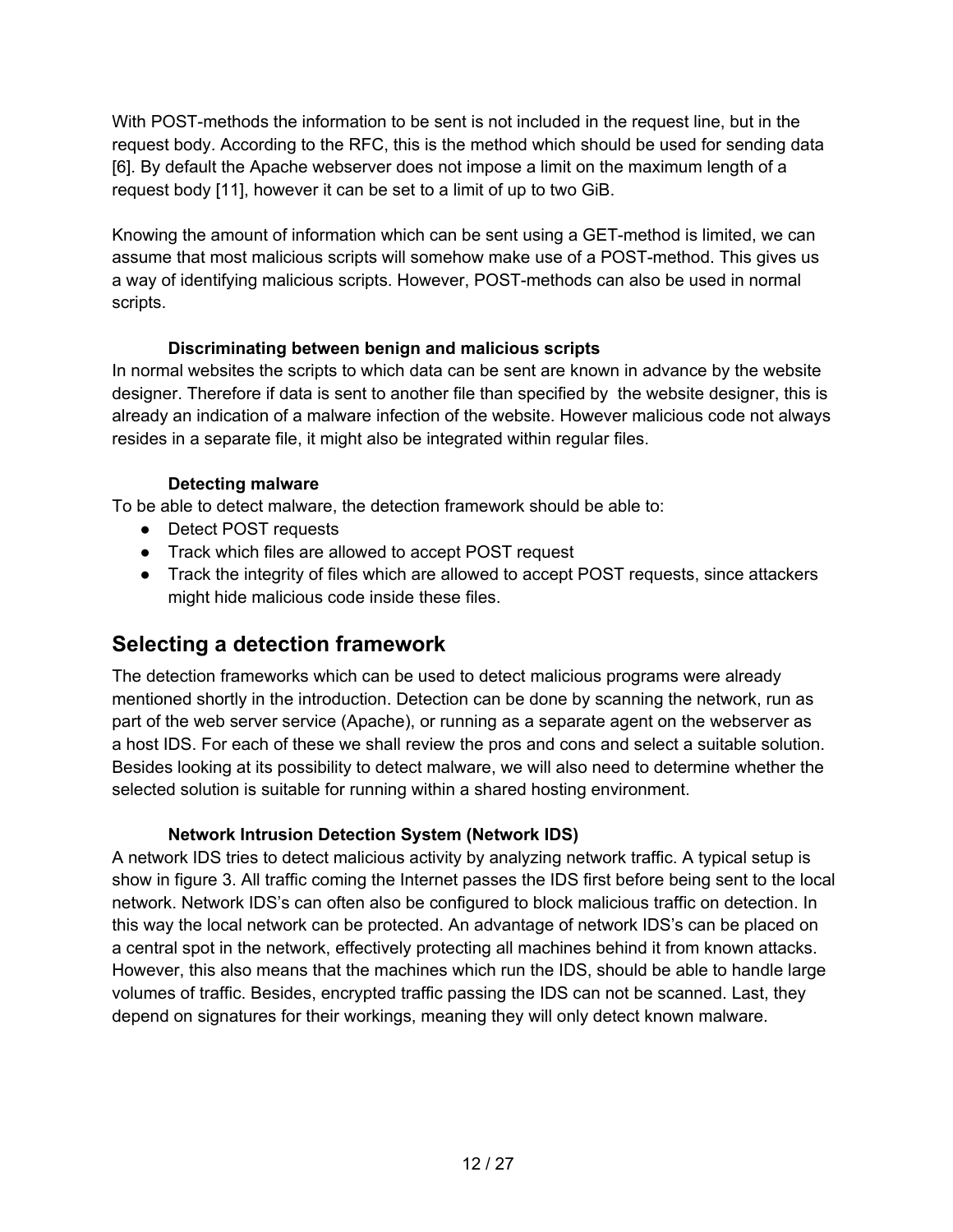

#### **Figure 3: Typical setup of network IDS**

For this research a network IDS is not a suitable solution because, although it can be configured to track POST requests, we expect it will not be capable of handling the large volumes of traffic, without requiring a heavily modified setup. Besides, since the scanner runs on the network, it is not possible for a network IDS to track the integrity of files on servers.

#### **Web Application Firewall (WAF)**

According to the ModSecurity Handbook[12] A web application firewall is defined as "*An intermediary element that enhances the security of web applications*". This intermediary element can be implemented as either a software add-on, process or a network device. There are many different solutions which offer this type of functionality. For this research only ModSecurity was investigated, since it integrates in the Apache webserver and is open source.

ModSecurity is an Apache module, which can be used to intercept, analyze and store HTTP traffic. The handling of HTTP traffic can be done based on specific rules, which can be set manually. Rules can be based on the contents of any of the HTTP-request and -response headers and body.

For this research ModSecurity is not suitable, although it can work with SSL-sites, it is not possible to use ModSecurity to track the integrity of files on the system.

#### **Host Based Intrusion Detection System (Host IDS)**

Host IDS's try to detect intrusion by monitoring files on the (local) mounted filesystem. Although several solutions exist, only OSSEC[13] provides a way to track POST requests and do file integrity checking. Unfortunately OSSEC could not be configured to track specific files. This makes OSSEC unsuitable for this environment. Customer sites can contain thousands of files. Only a small cluster with up to hundreds of customers will already have at least a few hundred thousand (100.000) files on it. Tracking all these files is unnecessary and will almost certainly lead to failures. Set aside, when doing this on a NFS-mounted share.

#### **Final approach**

Since we were unable to find a suitable existing framework, we decided to write our own IDSscript.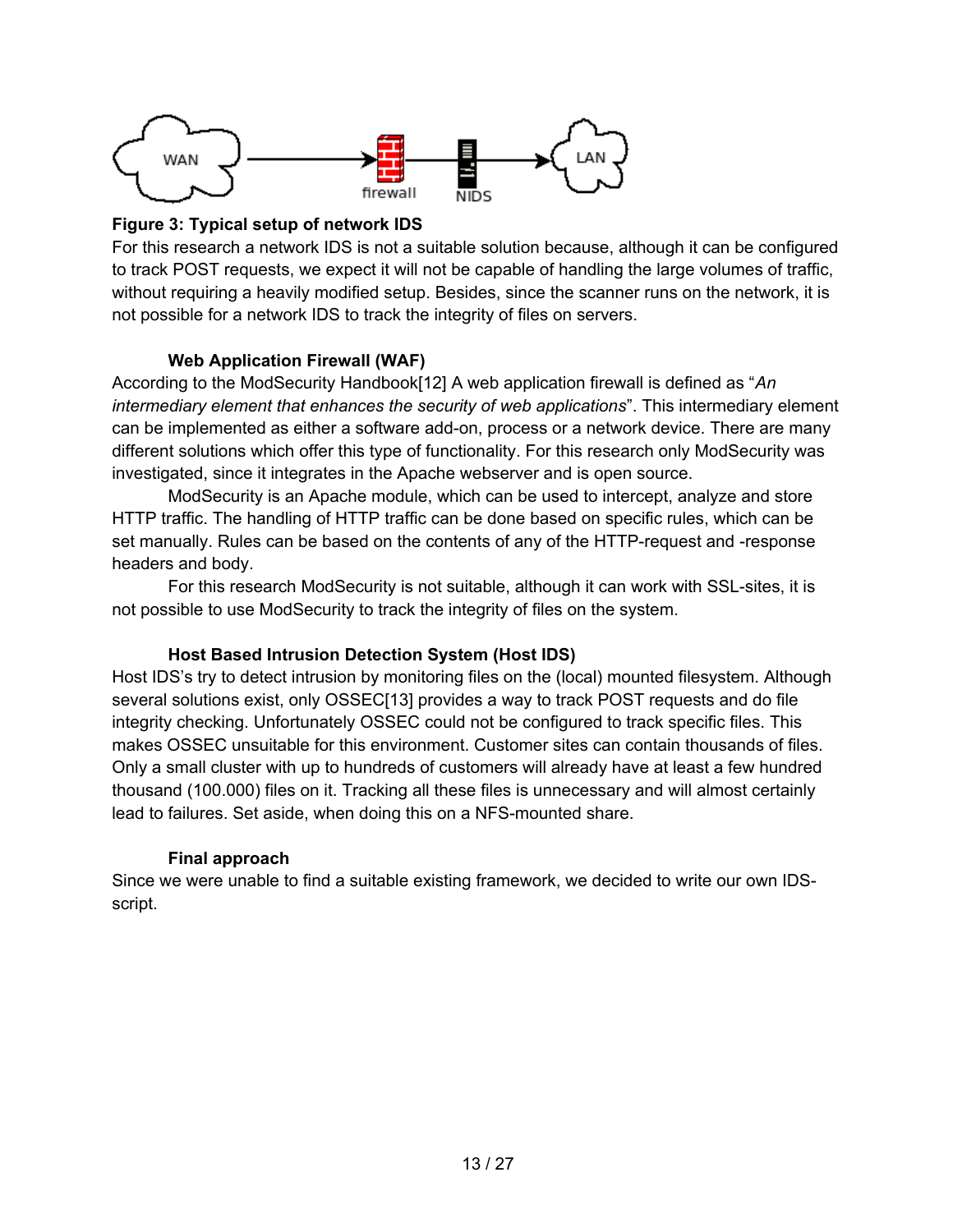# <span id="page-13-0"></span>**Testing the prerequisites**

 To determine whether it would be feasible to create a custom solution we need to find out the following:

- 1. Is the POST-method really used in the malware we want to detect?
- 2. What is the number files which need to be tracked?
- 3. Can this number of files be tracked over NFS?

#### **Is the POST-method really used in the malware we want to detect?**

To test whether this method is used, we collected some malware samples, which had been detected previously by the hosting company. These samples have been included separately with this paper. In the malware scripts we looked for the following code:

\$*\_POST[*

This piece of code indicates a predefined variable which is used to collect values from data sent using the POST-method[14]. Below the result:

| malware sample:            | number of POST collectors found |
|----------------------------|---------------------------------|
| php.cmdshell.Err0R.226     | 34                              |
| php.cmdshell.indx          | 5                               |
| php.cmdshell.infectslab    | 3                               |
| php.cmdshell.unclassed.344 | 183                             |
| php.KroozUploader          |                                 |
| php.uploader.max.541       |                                 |

**Table 1: Count of** *\$\_POST[* **occurences in malware samples**

As can be seen in table 1, all selected malware samples use the POST-method at least once in their scripts.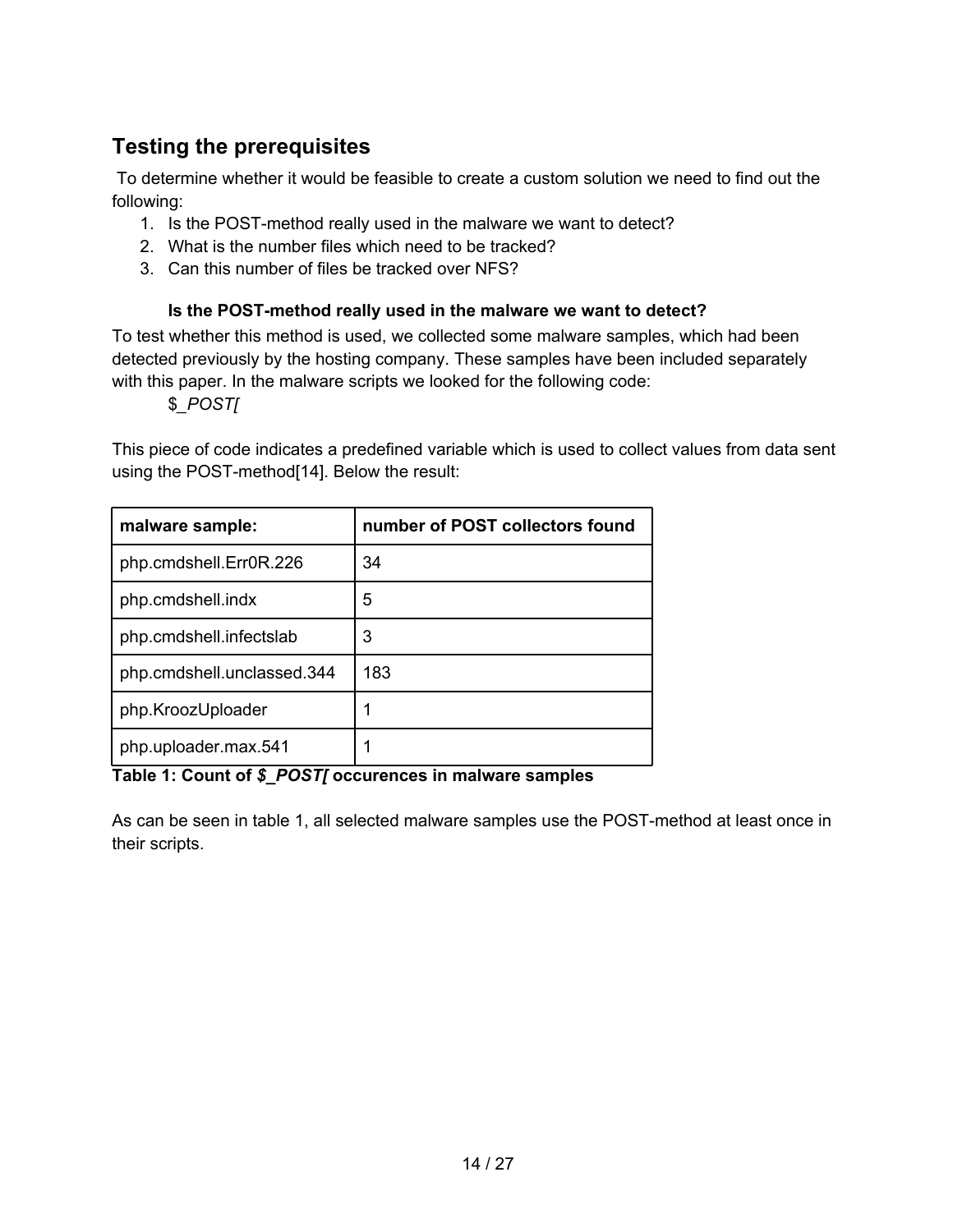#### **What is the number files which need to be tracked?**

<span id="page-14-0"></span>To find out how many files need to be tracked, we saved the URLs of successful POST requests in one week for the top seven sites. Then we tested the number of real files which we could relate these URLs to.

| <b>Site</b>    | URLs POSTed to | real files found | remarks            |
|----------------|----------------|------------------|--------------------|
| 1              | 451            | 13               |                    |
| $\overline{2}$ | 37             | 0                |                    |
| 3              | 198            | 12               |                    |
| $\overline{4}$ | 0              | 0                | site only uses GET |
| 5              | 410            | 0                |                    |
| 6              | 344            | 1                |                    |
|                | 130            | $\overline{2}$   |                    |
| <b>Total</b>   | 1570           | 28               |                    |

#### **Table 2: Overview of files found for top 7 sites hosted at Byte Internet, sites are obfuscated to protect the owners privacy.**

As can be seen in table 2, the real number of files which URLs point to is very small. This is probably caused by the fact that most sites are using rewrite rules[15]. The Apache mod\_rewrite module uses a rule based rewriting engine to map a URL to a filesystem path. It however can also be used to redirect one URL to another URL or to invoke an internal proxy fetch.

Although probably not all URL's were translated correctly, this gives us at least an indication of the number of files which need to be tracked. The method used for relating URLs to real files is roughly the same as used in the final script.

#### **Can this number of files be tracked over NFS?**

Since there are only 28 real files found for the total of the top seven sites, we expect all files can easily be tracked over NFS.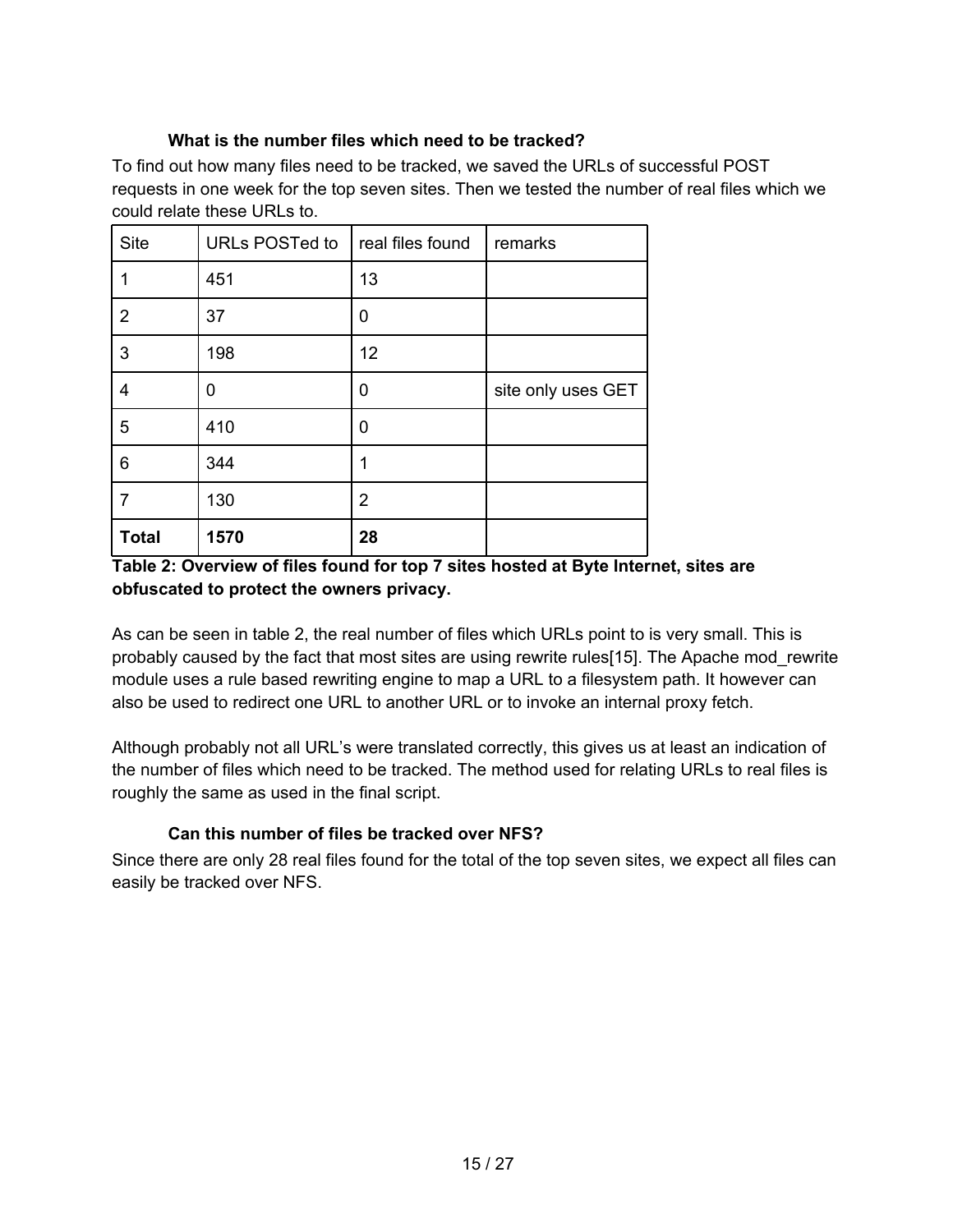# <span id="page-15-0"></span>**Implementation**

The main program is written in Perl, since it is the default language used for programming at Byte Internet. See appendix I for the full program. The program works as follows:

- A lookup table is generated to relate URLs found in an apache log to real files on the mounted filesystem
- A whitelist of files for which it is allowed to send POST requests to is read and for each of these files, the following are stored in the program:
	- A SHA-1 hash
	- Timestamp of last modification
	- Filesize
- Now the program start tailing the Apache access log and looks for POST requests
- If a POST request is found and it returned statuscode 200 (OK), the following is checked:
	- Can this request be related to an existing file and is it in the stored whitelist?
		- If not, alert
		- If so, check if the file has been altered since the last time it has been seen
			- If so, alert
			- If not, return OK

The program does not take any action based on the alert, since this is a prototype it would be too intrusive to delete files or block IP's. The requested files name, visitor IP's and visited URLs are however stored by the program and could be used for blocking or informing an administrator or website owner.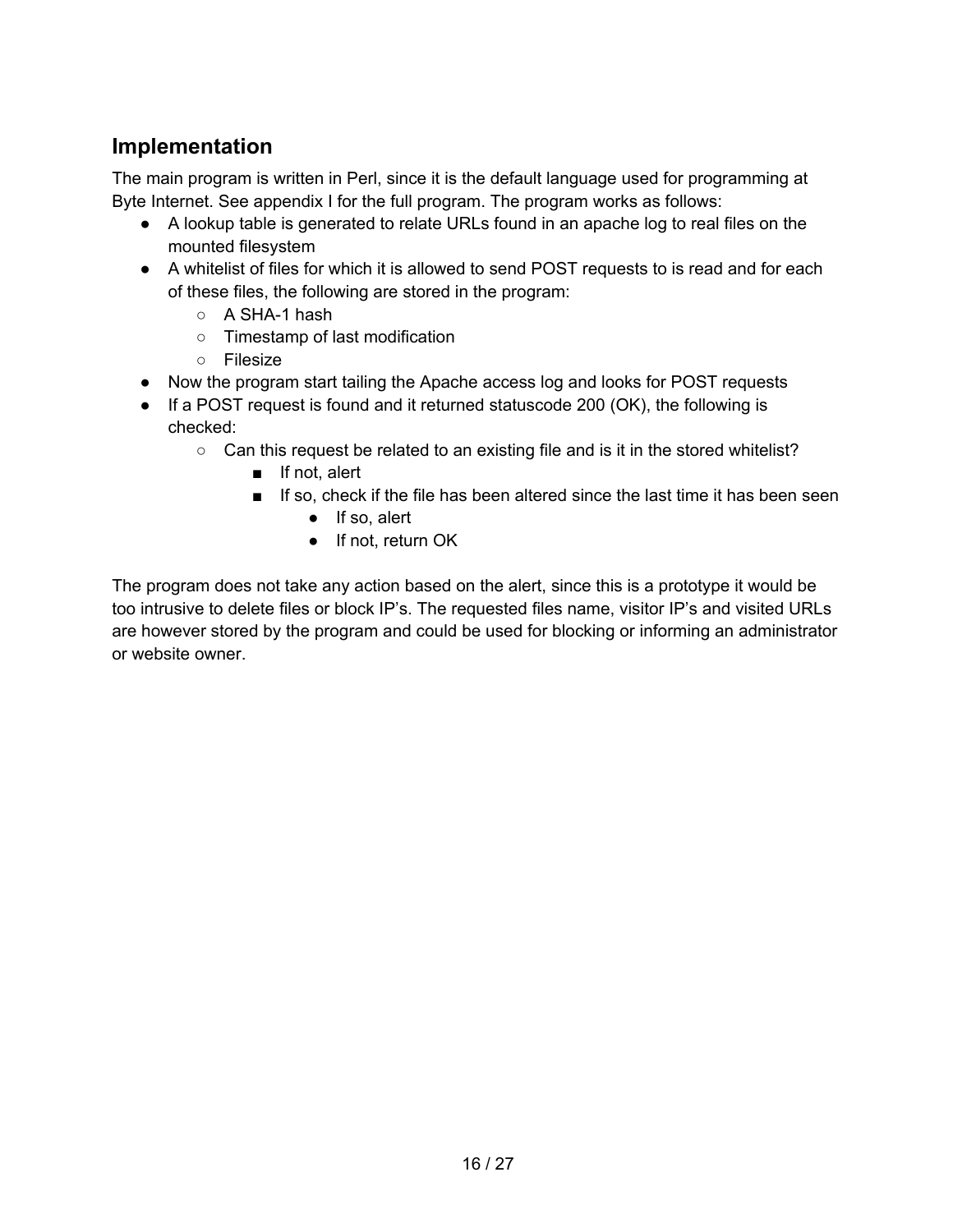# <span id="page-16-0"></span>**4. Results**

We ran the created script against each of our collected samples and tested whether it would detect:

- execution of a remote command
- uploading of a file to the webserver
- editing of a file on the webserver

| detected on:               | command   | uploading | file editing |
|----------------------------|-----------|-----------|--------------|
| malware sample:            | execution |           |              |
| php.cmdshell.Err0R.226     | yes       | yes       | yes          |
| php.cmdshell.indx          | no        | yes       | Na           |
| php.cmdshell.infectslab    | yes       | yes       | yes          |
| php.cmdshell.unclassed.344 | yes       | yes       | yes          |
| php.KroozUploader          | Na        | yes       | Na           |
| php.uploader.max.541       | Na        | yes       | Na           |

#### **Table 3: Detection of specified actions from different malicious scripts. Na means, this functionality was not available in this script.**

In table 3 the results of these tests are shown. For all examples the uploading of a file was detected and if possible the editing of a file. This is probably because "editing a file" in a browser, merely means downloading the file to the client and uploading back the new file. As far as applicable, it was only for one script impossible to detect the commands. This script used a GET-method for sending its commands. However it only allowed for the execution of very specific commands and not just any. In this specific case it concerned a ddos staging script using `ab` (Apache Benchmark)[16].

The script was also run on a live server for two full days. In these two days the script was able to identify 1704 scripts which was POSTed to. These scripts were in total 2055 detected. This means 1704 scripts new scripts were found and they were in total 351 times modified. These 1704 scripts belonged to 762 domains. The total number of domains accessible on this webserver however, was 2033. This could mean any of the following:

- There are 1271 domains which do not use POST requests.
- During the time of measurement no POST requests were found on to these 1271 domains
- POST requests were made, but we were unable to relate them to actual files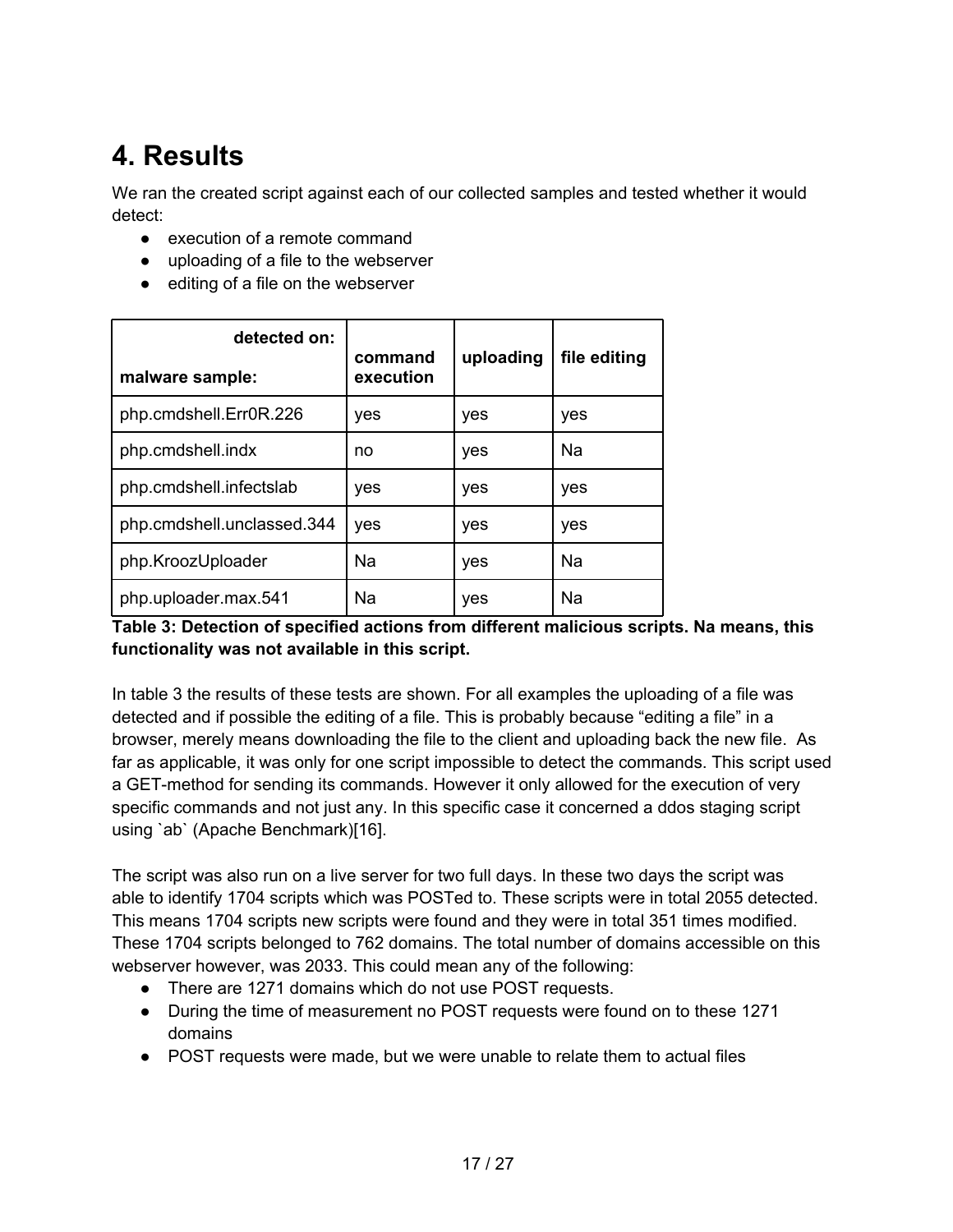To find out whether there whether or not there were really no POST requests on these servers, we parsed the access logs, using the following command:

```
zcat access.log.{2,3}.gz | perl -alne'$h{$F[0]}++ if ($ =~ m/POST/
 );END{$h{$_}&& print "total posted domains: ". scalar keys%h}
```
This resulted in a total of 603 domains, which were accessed by a POST request. Therefore it is quite possible that the other domains do not make any use of POST request or at least did not use them at the moment of measurement.

As we already mentioned, the Apache mod rewrite module redirects virtual URLs to a real file on the filesystem. Although it is probably possible to relate more HTTP-requests to real files, when enabling logging of this module, it would also slow down the entire server. Besides we suspect the chances of having both the .htaccess file (where rewrite rules can be stored) point to a webshell as the upload of a webshell very slim. Therefore we focus our solution more on having a high performance, than being able to trace all HTTP-requests.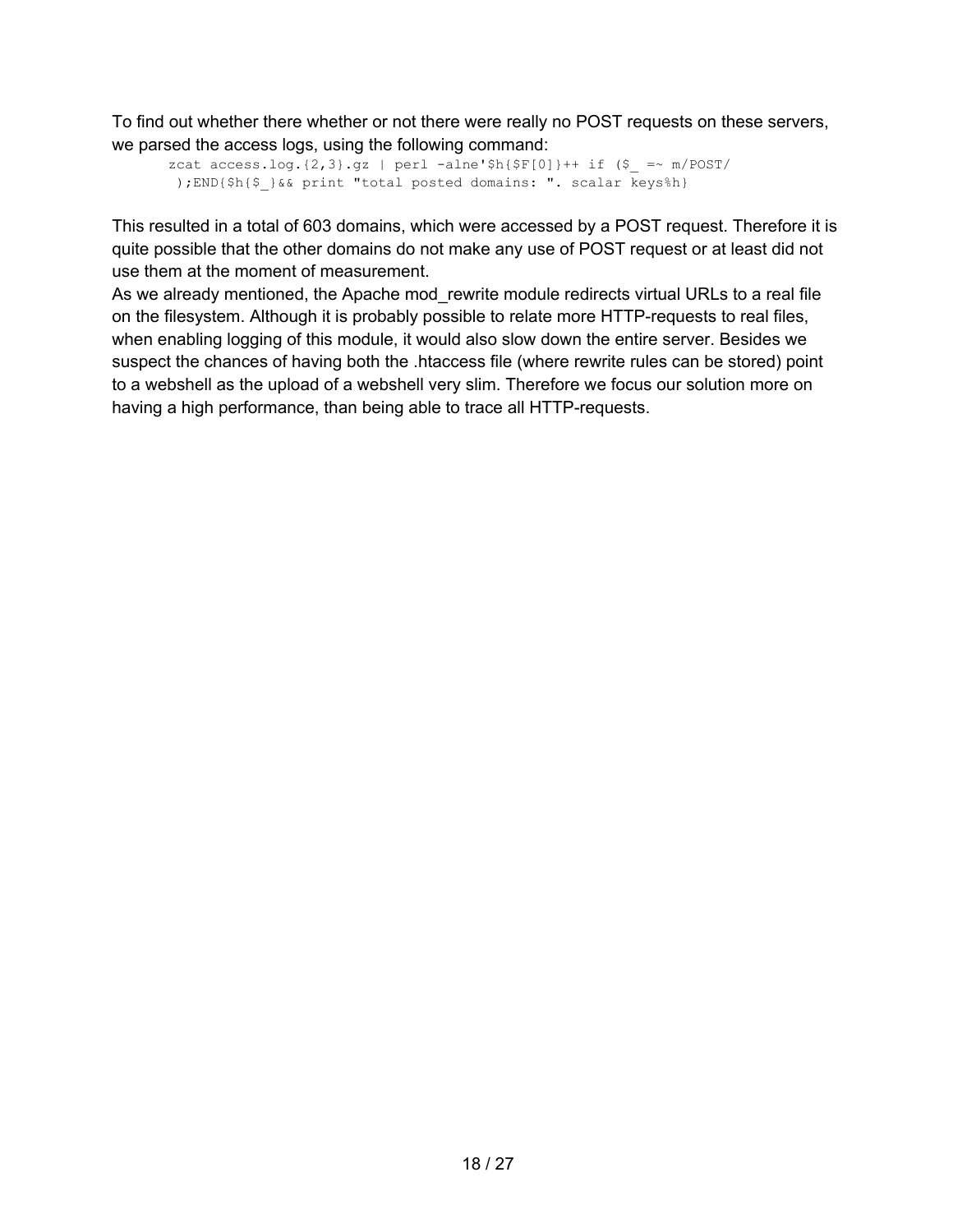# <span id="page-18-0"></span>**5. Conclusion**

It is possible for a host based IDS to detect webshells and other malicious scripts, when they have a component of user interaction. It works and is able to run, not only for one site, but thousands. This is quite an advantage when comparing this method to, for example, mod\_security.

A system like the one we wrote, provides a hosting provider and its customers with a tool to find suspicious behaviour in its early stages. This makes it possible to take action early and for example prevent other sites from being unreachable or ip-addresses from getting blacklisted.

Unfortunately our program could only be run in a small part of the hosting environment, but to be effective it should be run globally.

Although no real malware was found during execution, the program was able to trace POST requests to files. It was also able to keep track of the modification status of these files. To make a more significant analysis, it would be better to run it for a longer time on multiple servers. In that way the program has the ability to view more "live" malware instead of manually collected samples.

#### **Research Questions**

● Can we develop a method which detects interactive malware running on servers? Yes the method we developed can detect interactive malware, when being executed.

○ What are the characteristics of this kind of malware?

The characterics of this malware is that a POST-method is used to send data and sometimes also commands to this malware. Besides, a distinction can be made between benign and malicious scripts.

- Benign scripts accepting POST requests are known beforehand.

- Malicious scripts are not known beforehand.
- Benign scripts can be modified by attackers to execute malicious code.
	- How can the characteristics be used to detect this malware?

The characteristics can be used to detect this malware by:

 - Monitoring the Apache access logs for POST requests and determine to which files these requests correspond.

- Keep a whitelist of files which are allowed to be accessed by a POST request.

- Monitor the files on this whitelist for unauthorized changes
	- Is there a framework which is suitable for use in a shared webhosting environment?

No, although the reviewed frameworks could be used for one of the aspects of the research, they were not able to cover everything needed to succeed.

○ Can we integrate the detection method in a suitable framework?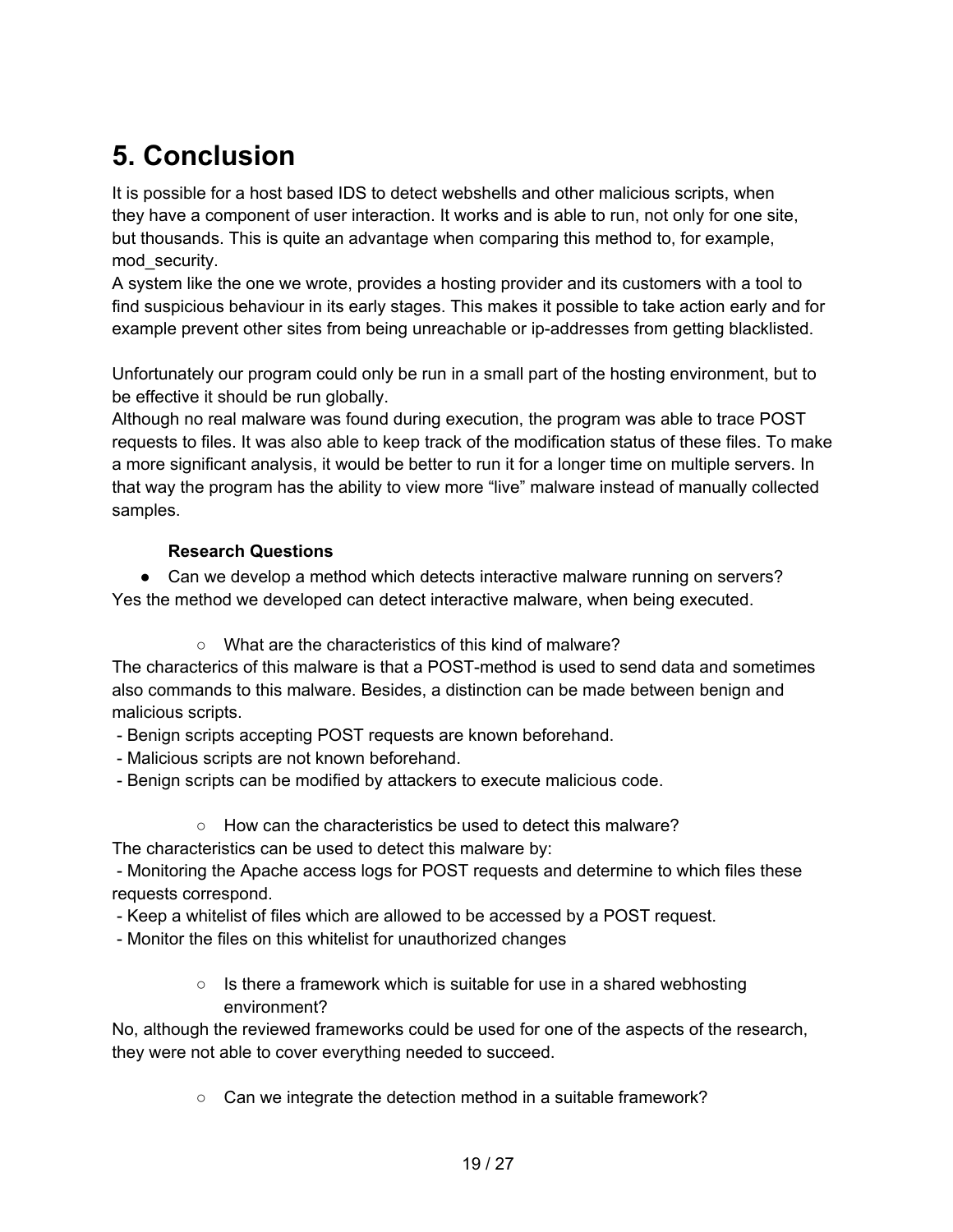Since no suitable framework was found, a custom program was built. Therefore, no.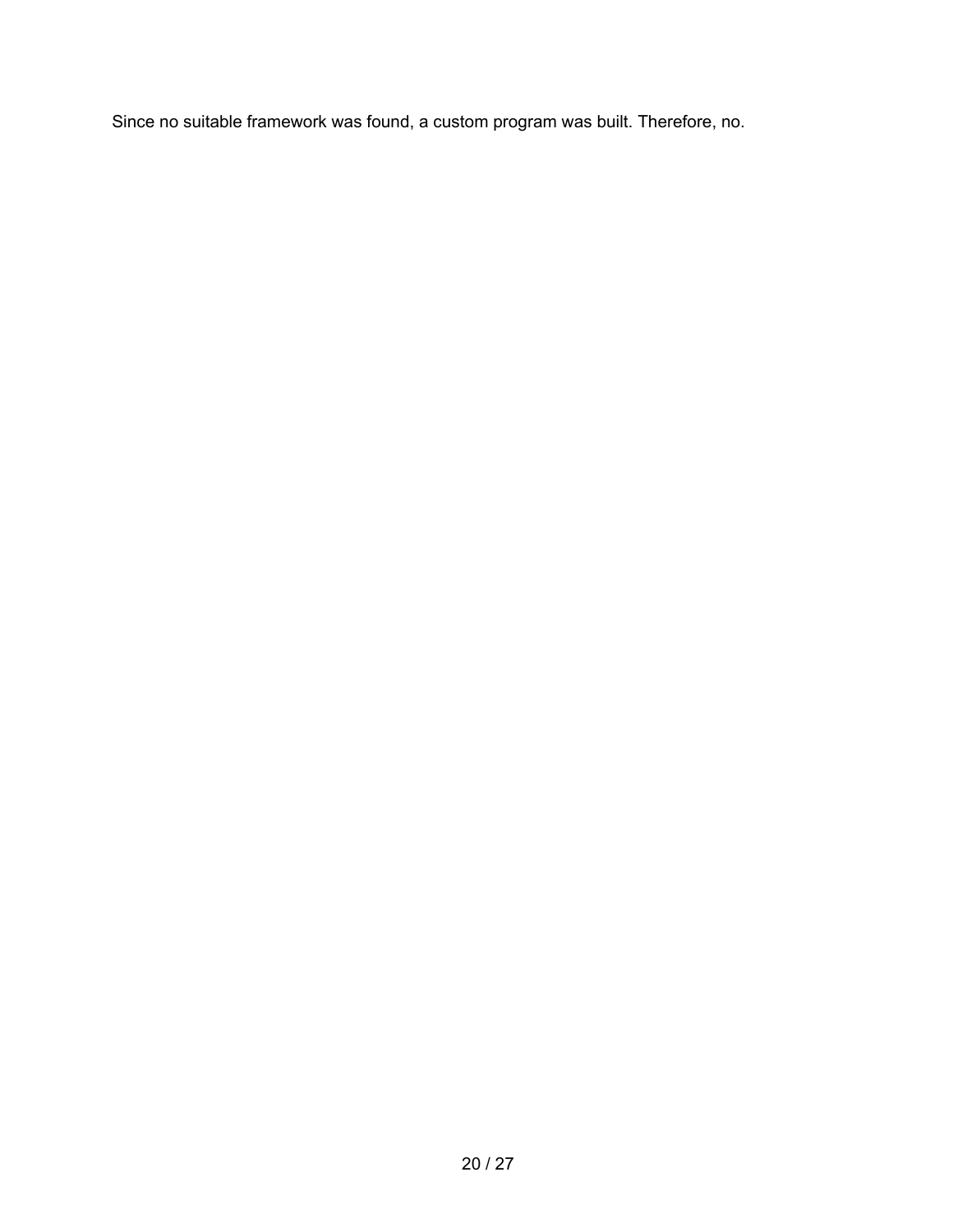# <span id="page-20-0"></span>**6. Future work**

Our program can be extended in a variety of ways.

- not only parse "POST" HTTP request method logs
- check the integrity of other files which can influence a site's behaviour (.htaccess)
- ability to review modifications (if a file has been modified, what is modified)
- read rewrites to find all files (mod\_rewrite)
- enable whitelist access and modification for customers
- extend alerting for administrators and customers, by for example sending an e-mail
- deny access to or delete suspicious files
- automatically ban IP's requesting suspicious files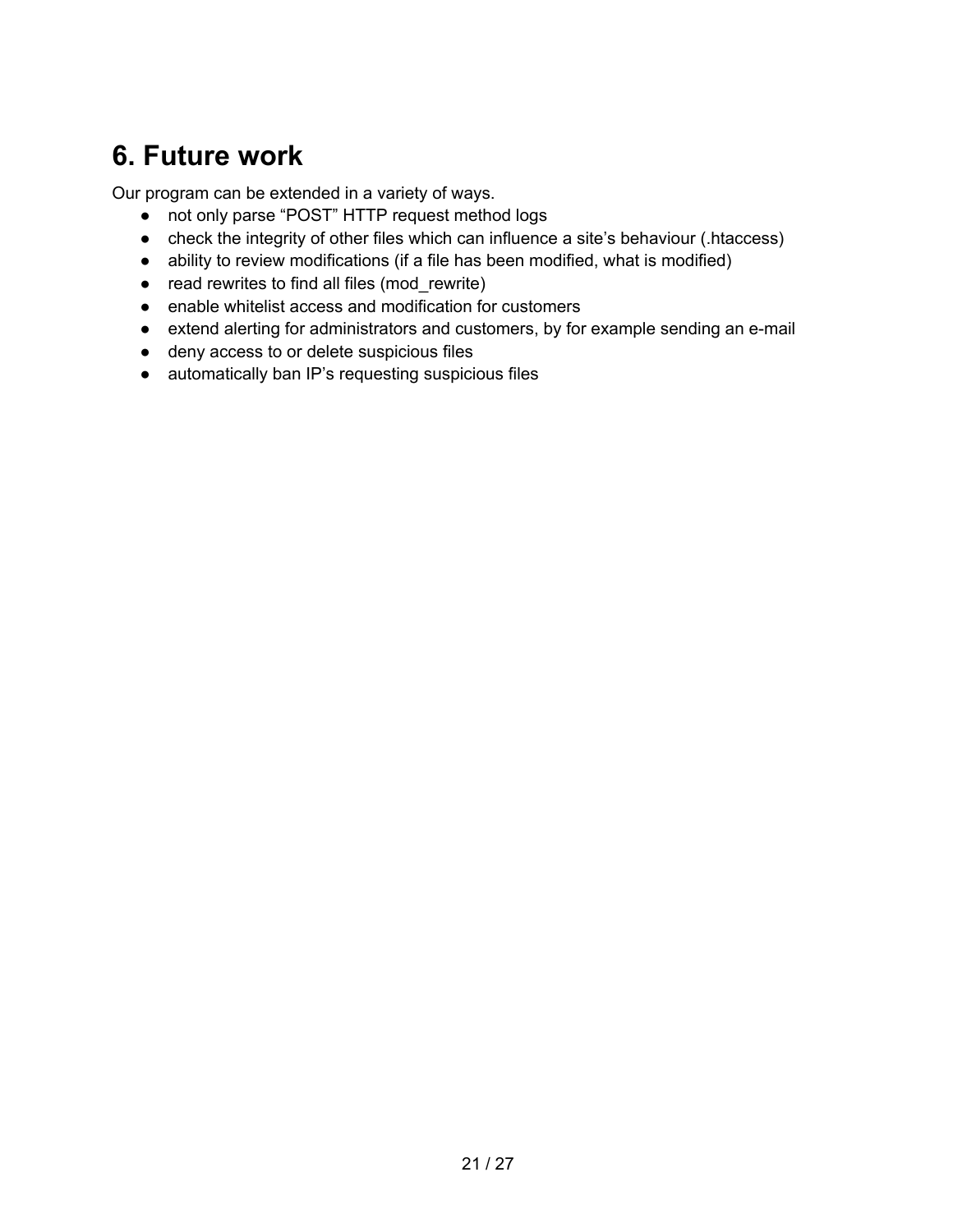# <span id="page-21-0"></span>**7. References**

[1]http://news.netcraft.com/archives/category/web-server-survey/

[2]http://w3techs.com/technologies/overview/programming\_language/all

[3] Martignoni, L. and Stinson, E. and Fredrikson, M. and Jha, S. and Mitchell, J. (2008),

*A layered architecture for detecting malicious behaviors*

[4] Rieck, K., Trinius, P., Willems, C. and Holz, T. (2011),

*Automatic analysis of malware behavior using machine learning*

[5] Farmer, D. and Venema, W. (2005), *Forensic Discovery*, chapter 6: Malware Analysis Basics.

[6]<http://www.ietf.org/rfc/rfc2616.txt>

[7]<http://kris.blog.usf.edu/2011/06/22/wso-web-shell-2-5/>

[8] [http://en.wikipedia.org/wiki/Uniform\\_resource\\_locator](http://en.wikipedia.org/wiki/Uniform_resource_locator)

[9]<http://support.microsoft.com/kb/208427>

[10]<http://httpd.apache.org/docs/2.2/mod/core.html#limitrequestline>

[11]<http://httpd.apache.org/docs/2.2/mod/core.html#limitrequestbody>

[12] Ristić, I. (2012), *ModSecurity Handbook*, chapter 1: Introduction.

[13]<http://www.ossec.net/>

[14] [http://www.w3schools.com/php/php\\_post.asp](http://www.w3schools.com/php/php_post.asp)

[15] [http://httpd.apache.org/docs/current/mod/mod\\_rewrite.html](http://httpd.apache.org/docs/current/mod/mod_rewrite.html)

[16]<http://httpd.apache.org/docs/2.2/programs/ab.html>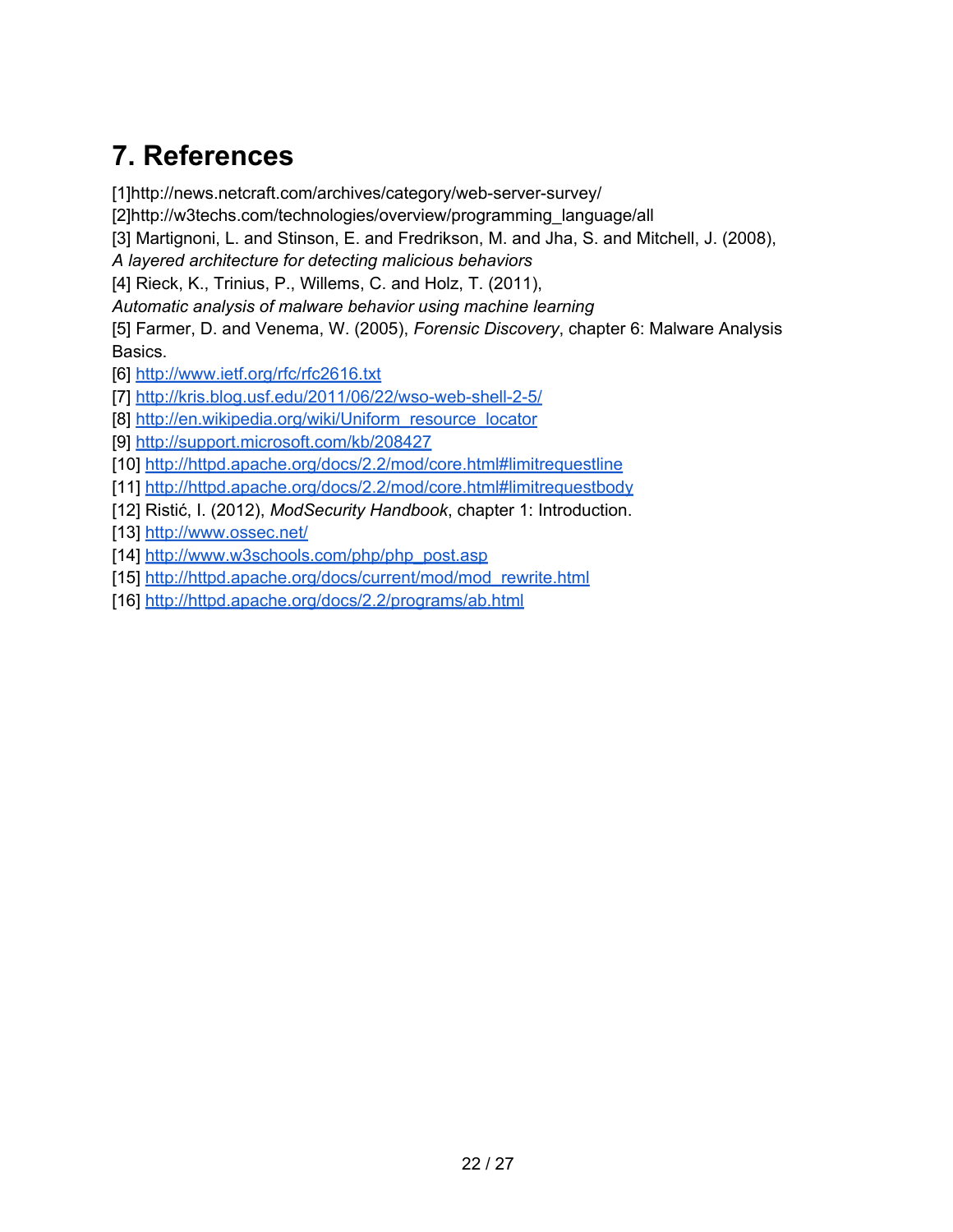# <span id="page-22-0"></span>**Appendix I Main program**

```
#!/usr/bin/perl
=head1 NAME
byte-security-POST-IDS.pl
=head1 SYNOPSIS
count hits on POST files and raise an alarm/block if necessary
=head1 AUTHOR
S. Jethoe <sudesh@byte.nl>
=cut
use 5.010;
use strict;
use warnings;
use Data::Dumper;
use JSON;
use Digest::SHA qw/sha256_hex/;
use File::Tail; # requires: 'libfile-tail-perl'
use File::Find::Rule; # requires: 'libfile-find-rule-perl'
use File::Slurp; # requires: 'libfile-slurp-perl'
$|++;######################## GLOBALS ################################
my $FILE_HASH; # hash of whitelisted files and their checksum
my $SHORT_LOOKUP; # hash to lookup domain shortnames by base_url
my $HOST = `/bin/hostname --fqdn`;
chomp $HOST;
my $CLUSTER = (split('\.',$HOST))[1];
say "$HOST\t$CLUSTER";
my $log_file = '/var/log/apache2/access.log';
my $path = '/home/users';
my $progpath = "$path/randrftp";
my $whitelist_file = "$progpath/whitelist.txt";
my $sha = Digest::SHA->new(1);
#Returns a new Digest::SHA object. Allowed values for $alg are 1, 224, 256, 
384, or 512. It's also
#possible to use common string representations of the algorithm 
(e.g. "sha256", "SHA-384"). If the
#argument is missing, SHA-1 will be used by default.
######################## FUNCTIONS ##############################
```
23 / 27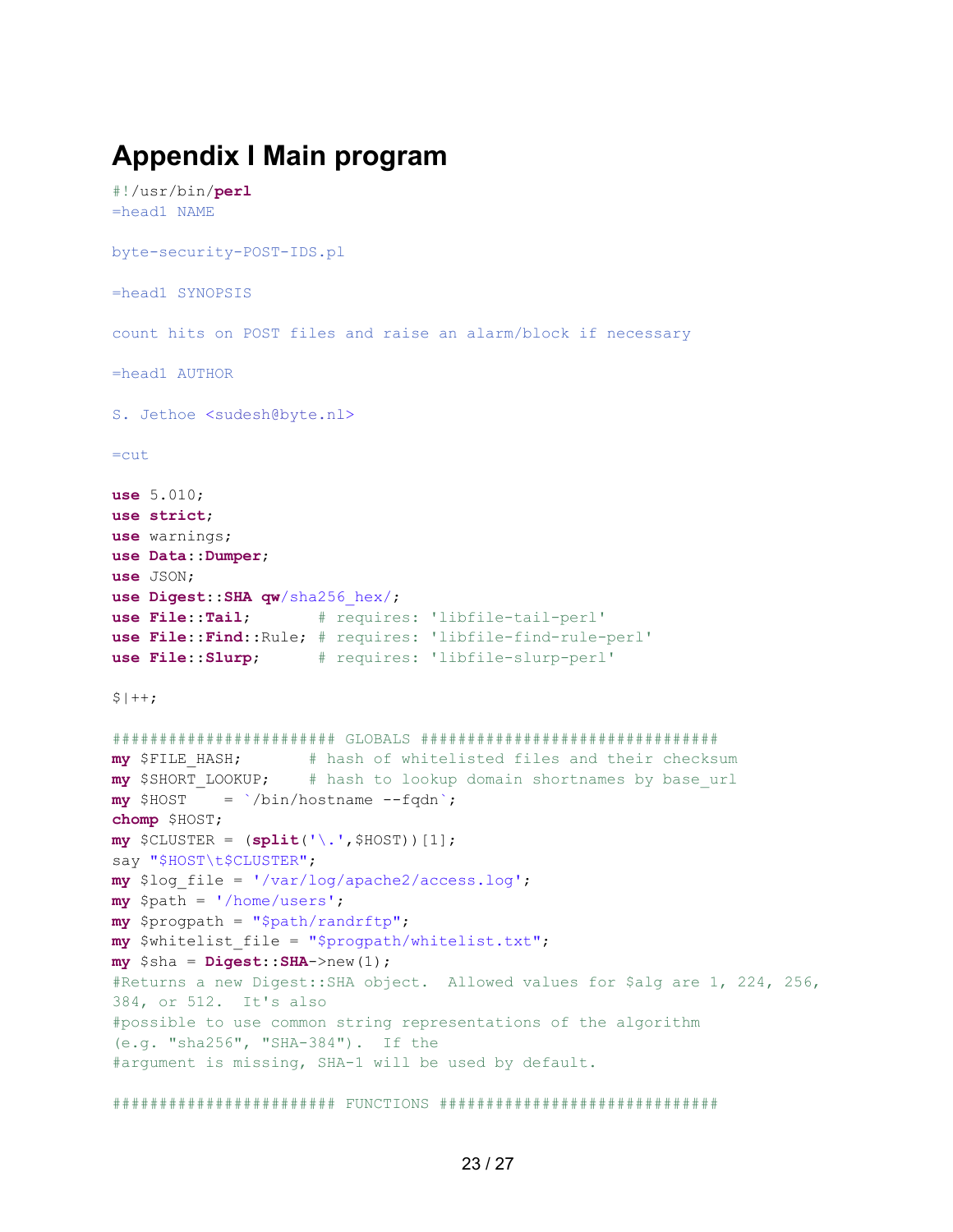```
sub generate shortname hash { # {{{ Generate hash to lookup shortnames by
base_url
    my $hash = {}};
     # read existing hash if file exists
     if (-r "${progpath}/${CLUSTER}\_short_lookup.json"){
        $hash = decode json (read file("${progpath}/${CLUSTER}
\_short_lookup.json"));
     }
     else {
         my $rule = File::Find::Rule->new;
         $rule->mindepth (2);
         $rule->maxdepth (2);
         $rule->any( File::Find::Rule->symlink,
             File::Find::Rule->directory);
         $rule->start( '/home/users');
         while ( defined ( my $path = $rule->match ) ){
             my ($shortname,$base_url) = (split("/",$path))[-2,-1];
             $hash->{$base_url} = $shortname;
         }
     }
     return $hash;
} # }}}
sub read whitelist($){ # {{{ read json hash or whitelist from file
     my $file = shift;
     my $whitelist;
     if ( -e $file ){
         open FILE, "<", $file or warn "Can't open file: $file";
         while (<FILE>){
             chomp($_);
             push (@{$whitelist},$_);
 }
     }
    my $hash = {}};
     for (@{$whitelist}){
         $sha->addfile($_);
        $hash->{$ } >{digest} = $sha->hexdigest;my @stats = stat $;
        $hash->{$}->{size} = $stats[8];
        \hbox{\tt Shash->}{\hbox{\tt S}}->{mtime}= \hbox{\tt Stats}[10];
     }
     return $hash;
} # }}}
sub read dirs { # {{{ read multiple logfiles from a dir
     my @files;
     my $log_dir;
     my $file_dir;
     if (not $ARGV[0]){
         print "No file(s) as argument running globals\n";
```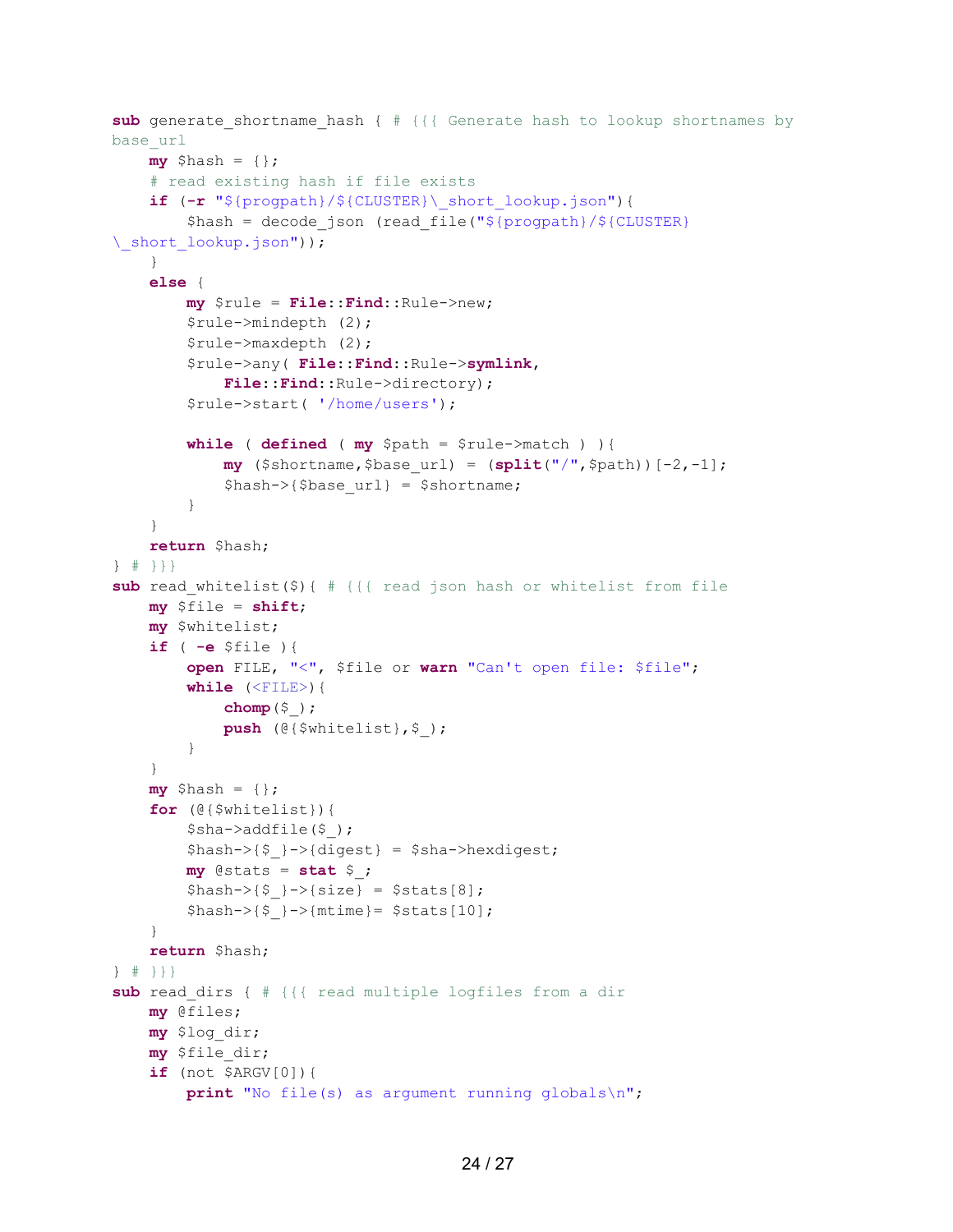```
 print "Log_dir: $log_dir\n";
        print "File dir: $file dir\n";
        @files = \langle$log dir/*>
     }
     else { @files = @ARGV; }
     return @files;
} # }}}
sub is modified ($){ # {{{ test whether given file (fullpath!) is modified
     my $file = shift;
     my @stats = stat $file;
     my $hash = $FILE_HASH->{$file};
     if (not $hash){
         # "file $file does not exist in whitelist, update hash and alert!";
        $FILE HASH->$file}->{}[size] = $stats[8];
        $FILE HASH->$file}->{mtime} = $stats[10]; $sha->addfile($file);
         $FILE_HASH->{$file}->{digest} = $sha->hexdigest;
         return "Unknown file found!";
 }
     if (($hash->{size} != $stats[8]) or ($hash->{mtime} != $stats[10])){
         # "$file size or mtime modified, will check hash!";
         $sha->addfile($file);
         my $digest = $sha->hexdigest;
         if ($hash->{digest} ne $digest){
              # !file modified
              # update hash to refer to new values:
            \hbox{Shash->}{size} = \hbox{Stats}[8];
            \hbox{Shash->}{mtime} = \hbox{Stats}[10];
             $hash->{digest}= $digest;
             return "Known file was modified!";
         }
     }
     return 0;
} # }}}
sub generate filenames { # {{ generate array of filenames to check
     my $base_url = shift;
     my $post_url = shift;
     my $homedir = ''; 
     # split off trailing characters after index.php,
    $post url = ~ s/\.\ph{php.*/\.\ph{ph}};
     my @post_urls = $post_url;
     my @base_urls = $base_url;
    if ( $post url =~ m/\sqrt{5}/ ){
         # check if post_url contains trailing /
         # /$ refers to -> index.{php,html}
         # remove $filename (it contains a trailing /)
         push @post_urls,($post_url."index.php",
             $post_url."index.html");
```

```
 }
```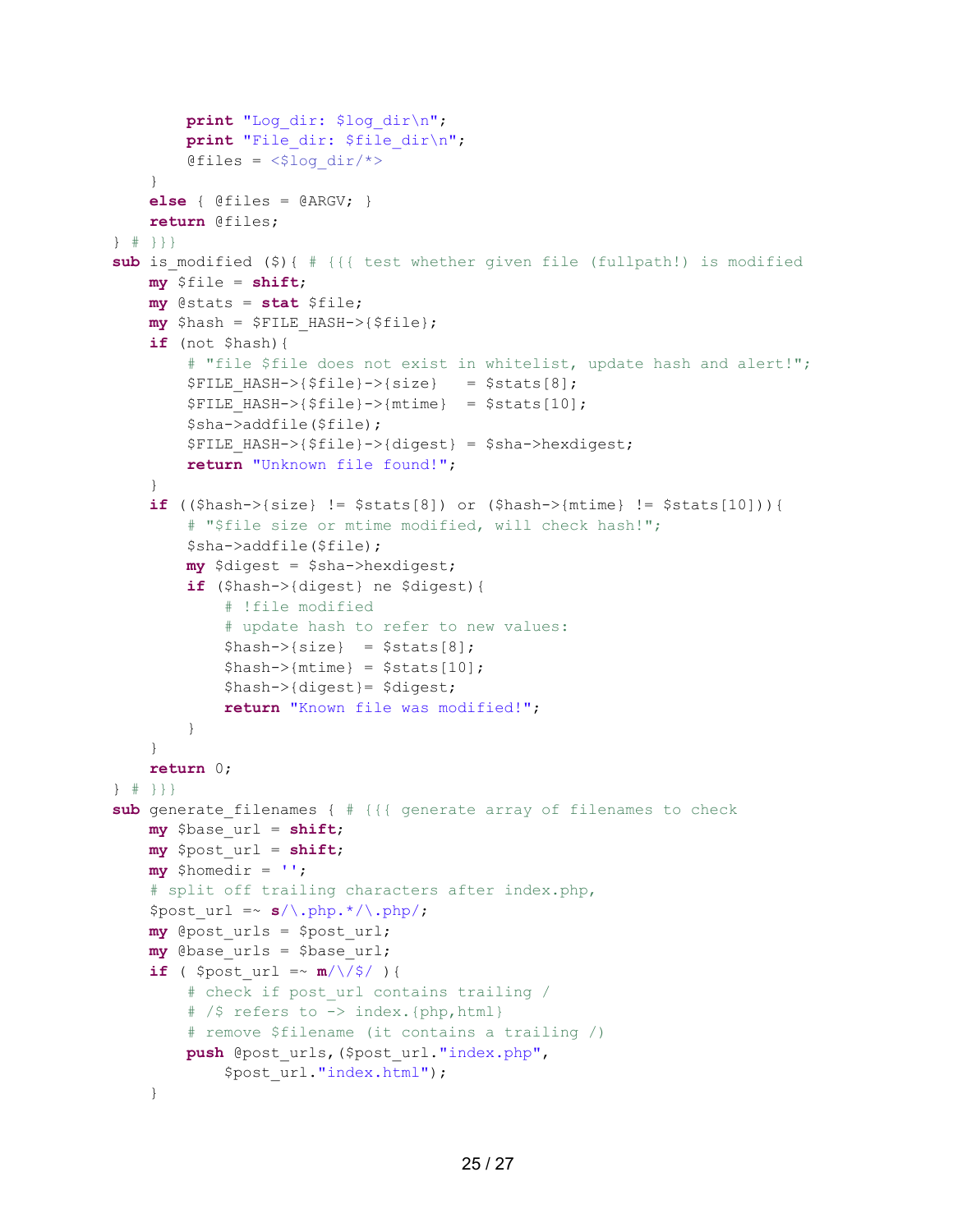```
if ($base url =~ m/.* \backslash.(.*,*)/{}} \{ \# \}# if base url like www.mysite.nl
         # append stripped base url to base urls to check
          push @base_urls, $1;
         $base url = $1; }
     if ( $SHORT_LOOKUP->{$base_url} ){
          # append shortname to homedir path 
         # if corresponding entry in SHORT LOOKUP hash is found
         $homedir = "${path}/$SHORT_LOOKUP->{$base_url}";
 }
     else { return 0; } # }}} return Null if homedir not found in hash
     my $filenames= [];
     for my $base (@base_urls){
          for my $post (@post_urls){
               push @${filenames}, "${homedir}/${base}${post}";
 }
     }
return $filenames;
} # }}}
sub tail logfile (\frac{5}{4}){ \frac{1}{4} {{{
     my $log_file = shift;
    say "opening log:\t $log file";
    if ($log file =~ /\lambda.gz$/) {
          open( FILE, "gunzip -c $log_file |") || die "can't open pipe to 
$log_file";
     }
     else {
          my $ref=tie *FILE,"File::Tail",(name=>$log_file);
# else { open(FILE, $log_file) || die "can't open $log_file"; }
     }
    \mathbf{m}\mathbf{y} \mathbf{S} \mathbf{x} = \mathbf{q} \mathbf{r}/(? \text{base} \text{url}> \text{S*}) \text{ls*}(? \text{kip}> \text{S*}) \cdot \text{POST}\s* (? \text{post} \text{url}> \text{S*})\s*\S*\s*(?<status>\S*)/;
     while (<FILE>){
         if (\frac{2}{3}) = \sqrt{5} fx and \frac{2}{3} +{status} == 200 and \frac{2}{3} +{base url} eq
'www.randomstream.nl' ){
              my $filenames to check = generate filenames
(\frac{\xi}{\delta}+\{\text{base curl}\}, \frac{\xi}{\delta}+\{\text{post curl}\}); next unless ($filenames_to_check); #only process if filenames 
could be found
               for my $file (@${filenames_to_check}){ 
                    if (-f $file){
                       my $file status = is modified $file;
                       next unless $file_status; 
                        # only execute following if file status changed
                        #print $_;
                       say "ALERT: $file status";
                       say "Source IP :\t$+{ip}";
                        say "Base URL :\t$+{base url}";
```